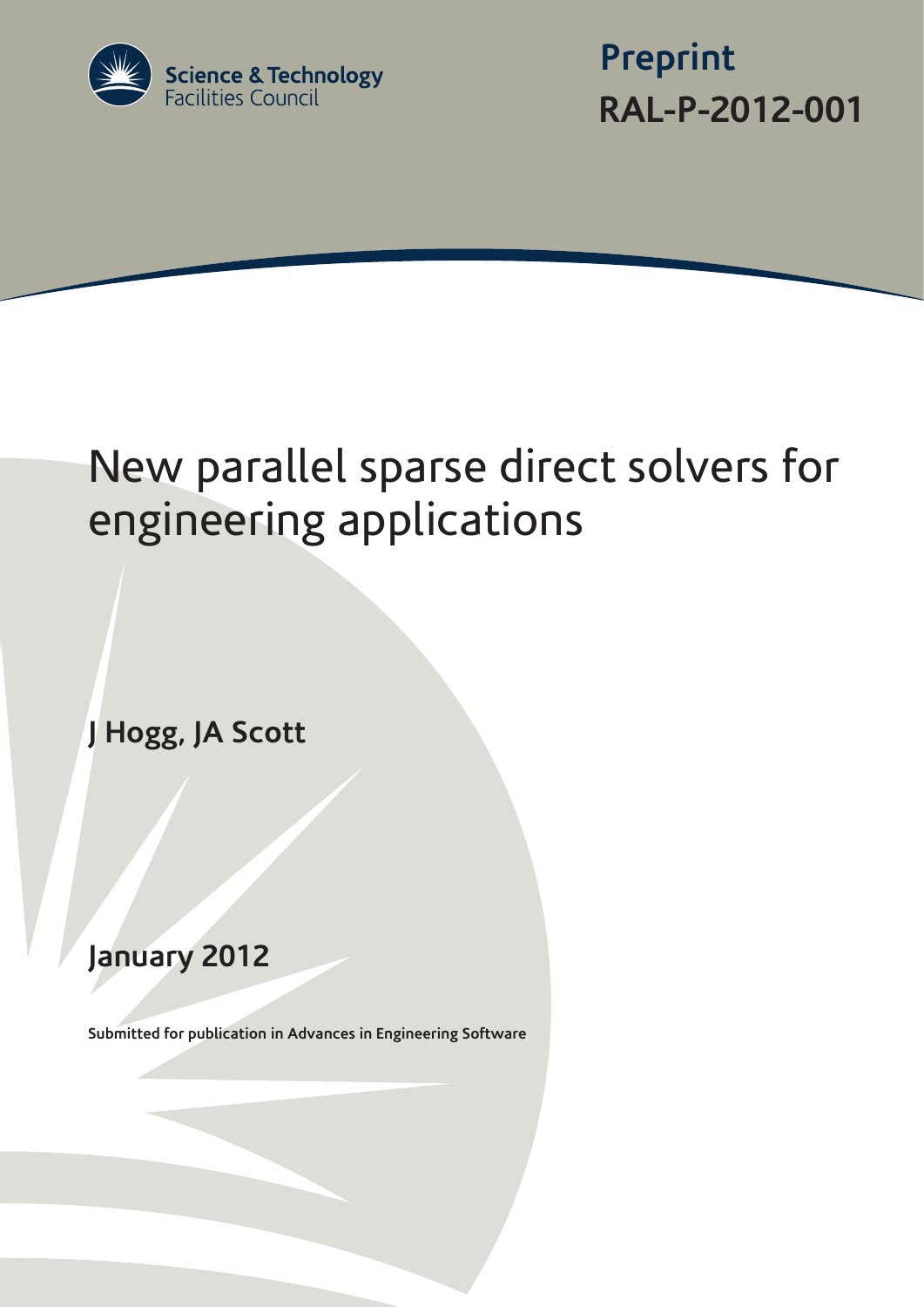RAL Library STFC Rutherford Appleton Laboratory R61 Harwell Oxford Didcot OX11 0QX

Tel: +44(0)1235 445384 Fax: +44(0)1235 446403 email: [libraryral@stfc.ac.uk](mailto:libraryral@stfc.ac.uk)

Science and Technology Facilities Council preprints are available online at: [http://epubs.stfc.ac.uk](http://epubs.stfc.ac.uk/)

# ISSN 1361- 4762

Neither the Council nor the Laboratory accept any responsibility for loss or damage arising from the use of information contained in any of their reports or in any communication about their tests or investigations.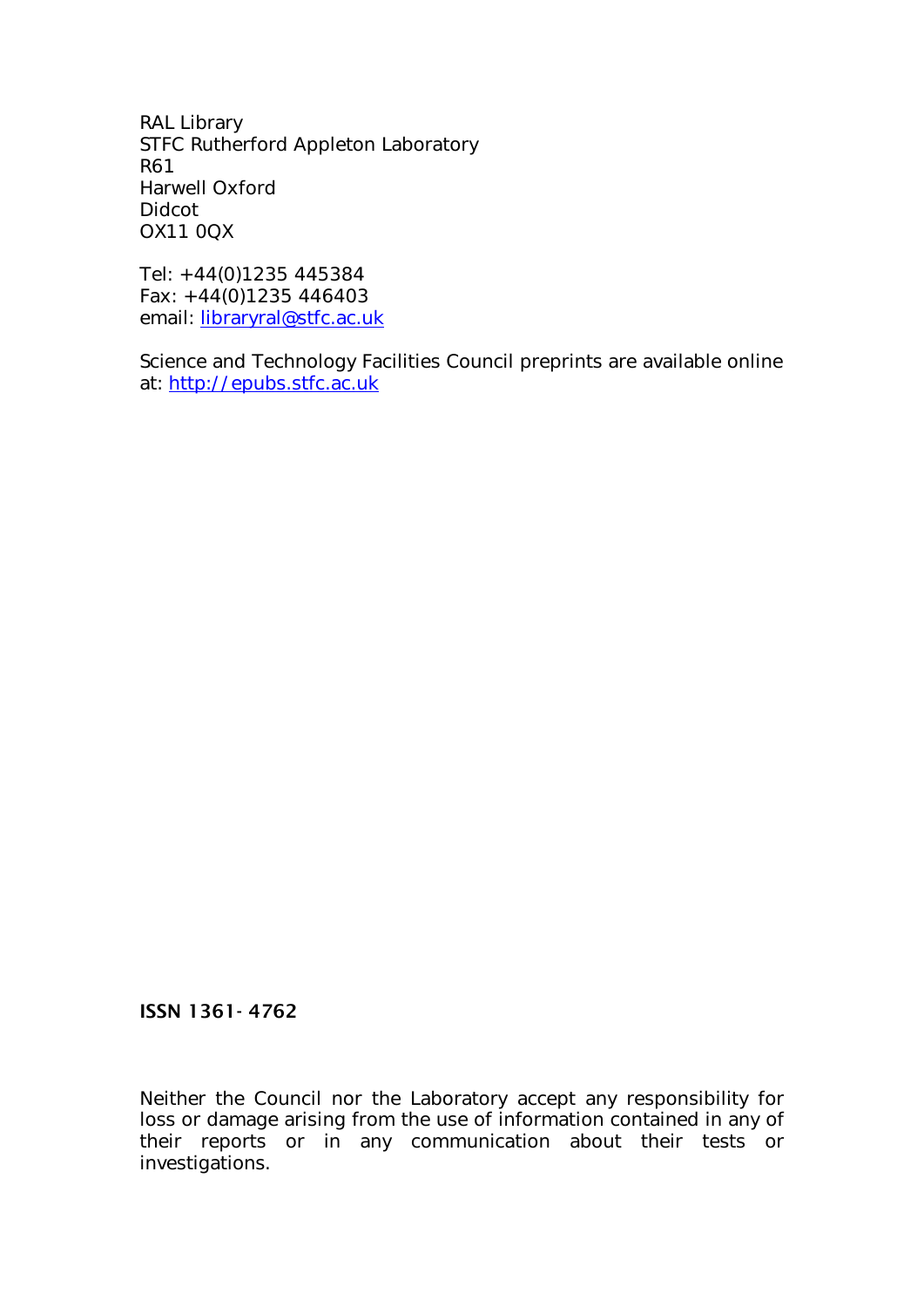# New parallel sparse direct solvers for engineering applications

Jonathan Hogg and Jennifer Scott<sup>1</sup>

# ABSTRACT

At the heart of many computations in engineering lies the need to efficiently and accurately solve large sparse linear systems of equations. Direct methods are frequently the method of choice because of their robustness, accuracy and their potential for use as black-box solvers. In the last few years, there have been many new developments and a number of new modern parallel general-purpose sparse solvers have been written for inclusion within the HSL mathematical software library (http://www.hsl.rl.ac.uk/). In this paper, we introduce and briefly review these solvers for symmetrically structured sparse systems. We describe the algorithms used, highlight key features (including bit-compatibility and out-of-core working), and then, using problems arising from a range of engineering applications, we illustrate and compare their performances. We demonstrate that modern direct solvers are able to accurately solve systems of order  $10^6$  in less than 10 minutes on an 8-core machine.

Keywords: sparse matrices, sparse linear systems, symmetric systems, direct solvers, multifrontal, supernodal, bit-compatibility, Fortran 95, OpenMP, parallel.

#### AMS(MOS) subject classifications: 65F05, 65F50

<sup>1</sup> Computational Science and Engineering Department, Rutherford Appleton Laboratory, Chilton, Oxfordshire, OX11 0QX, UK.

Correspondence to: jennifer.scott@stfc.ac.uk This work was supported by EPSRC grants EP/E053351/1 and EP/I013067/1.

January 12, 2012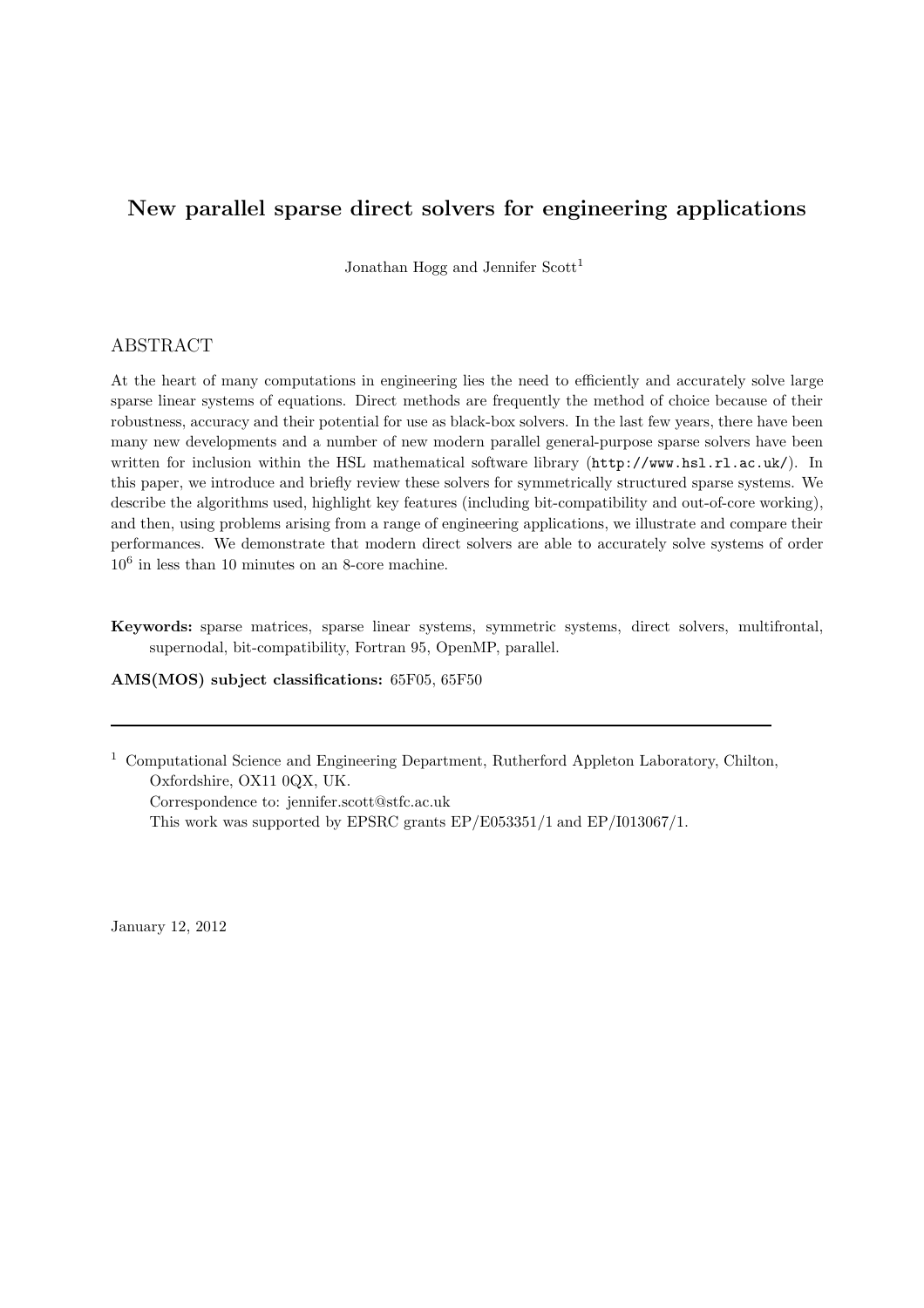# 1 Background and motivation

The efficient solution of linear systems of equations is the cornerstone of a wide range of problems in computational science and engineering. In many cases, particularly when discretizing continuous problems, the system is large and the associated matrix  $A$  is sparse. Furthermore, for many applications, the matrix is symmetrically structured; sometimes, such as in some finite-element applications, A is positive definite, while in other cases, it is indefinite.

Consider the sparse linear system

$$
Ax = b,
$$

where the  $n \times n$  matrix A and the right-hand side b are given and it is required to find the solution x. This is normally done using either a direct method or an iterative method, with the use of the latter being generally dependent upon the existence of a suitable preconditioner for the particular problem being solved. Most sparse direct methods are variants of Gaussian elimination and involve the explicit factorization of A (or, more usually, a permutation of A) into the product of lower and upper triangular matrices  $L$  and  $U$ . In the symmetric case, for positive-definite problems  $U = L<sup>T</sup>$  (Cholesky factorization) or, more generally,  $U = DL<sup>T</sup>$ , where D is a (block) diagonal matrix. Forward elimination

$$
Ly = b
$$

followed by backward substitution

$$
Ux=y
$$

completes the solution process for each given right-hand side b. Such methods are important because of their generality and robustness. Indeed, black-box direct solvers are frequently the method of choice because finding and implementing a good preconditioner for an iterative method can be expensive in terms of developer time, with no guarantee that it will significantly outperform a direct method. For the 'tough' linear systems arising from some applications, direct methods are currently the only feasible solution methods as no reliable preconditioner is available. However, for some problems, especially large three-dimensional applications, iterative methods have to be employed because of the memory demands of direct methods, which generally grow rapildy with problem size.

The first general-purpose sparse direct solvers were developed in the late 1960s and early 1970s. Since then, as computer architectures have changed and evolved, there has been constant interest in the design and development of new and efficient direct algorithms and accompanying software packages. The HSL mathematical software library [22] (formerly the Harwell Subroutine Library) has a particularly rich history of providing sparse direct solvers and, in recent years, a number of new shared memory parallel solvers have been added to the Library, the majority designed for sparse symmetric systems. As well as being more efficient than existing HSL codes for solving large problems, they address a number of additional issues. One is an out-of-core solver designed to deal with very large problems where the factors are unable to fit in memory. Another implements a new task-based parallel paradigm that allows high performance on modern multicore machines. Finally, the latest solver focuses on achieving bit-compatible results when run on any number of threads (bit-compatibility is the ability to get bit-identical results on different runs of the code and essentially requires that all operations are executed in the same relative order). The aim of this paper is to describe the key features of our new symmetric solvers and to illustrate and compare their performances on problems from engineering applications on commodity desktop hardware. It is assumed throughout that the matrix A is symmetric.

For ease of reference, we end this section by summarising the new solvers from the HSL library that are used in this study. Each of these solvers can be run in parallel using OpenMP.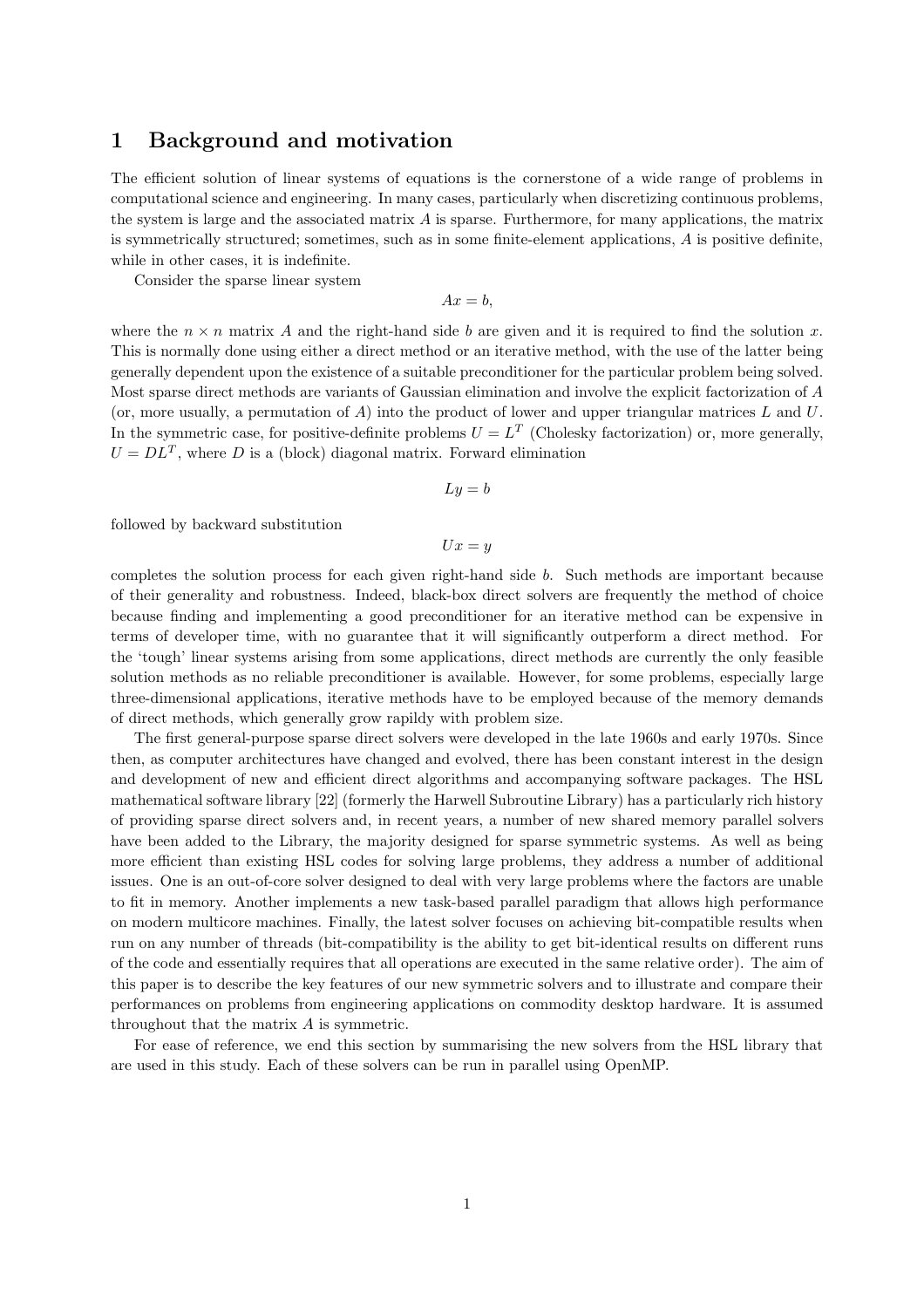- HSL MA77 [29]: Solves very large sparse symmetric positive-definite and indefinite systems using a multifrontal algorithm; its key features are out-of-core working and an option to input the matrix A as a sum of (unassembled) finite elements.
- HSL MA86 [20]: Solves sparse symmetric indefinite systems using a task-based algorithm; designed for multicore architectures.
- HSL MA87 [17]: Solves sparse symmetric positive-definite systems using a task-based algorithm; designed for multicore architectures.
- HSL MA97 [21]: Solves sparse symmetric positive-definite and indefinite systems using a multifrontal algorithm, optionally using OpenMP for parallel computation; a key feature is bit-compatibility.

| TOWER ON OI DIE IN TEACHER DE WILD GILDED NOTED ON |      |         |          |            |        |            |                              |
|----------------------------------------------------|------|---------|----------|------------|--------|------------|------------------------------|
| Package                                            | Year | Real/   | Positive | Indefinite | Out-of | Bit-       | Notes on parallelism         |
|                                                    |      | Complex | definite |            | -core  | compatible |                              |
| HSL_MA77                                           | 2006 | Real    |          |            |        |            | Node-level parallelism only. |
| HSL_MA86                                           | 2011 | Both    |          |            |        |            | Fast task-based parallelism. |
| HSL_MA87                                           | 2009 | Both    |          |            |        |            | Fast task-based parallelism. |
| HSL_MA97                                           | 2011 | Both    |          |            |        |            | Constrained tree and         |
|                                                    |      |         |          |            |        |            | node-level parallelism.      |

Key features of the new HSL sparse direct solvers.

# 2 Sparse direct algorithms

Sparse direct methods solve systems of linear equations by factorizing the matrix A, generally employing graph models to limit both the storage needed and work performed. Sparse direct solvers have a number of distinct phases. Although the exact subdivision depends on the algorithm and software being used, a common subdivision is given by:

- 1. An ordering phase that exploits the sparsity (non-zero) structure of A to determine a pivot sequence (that is, the order in which the Gaussian eliminations will be performed). The choice of pivot sequence significantly influences both memory requirements and the number of floating-point operations required to carry out the factorization.
- 2. An analyse phase that uses the pivot sequence to establish the work flow and data structures for the factorization. This phase generally works only with the sparsity pattern of A (this is the case for all the solvers in this study).
- 3. A factorization phase that performs the numerical factorization. Following the analyse phase, more than one matrix with the same sparsity pattern may be factorized.
- 4. A solve phase that performs forward elimination followed by back substitution using the stored factors. The solvers in this study all allow the solve phase to solve for a single right-hand side or for multiple right-hand sides on one call. Repeated calls to the solve phase may follow the factorization phase. This is typically used to implement iterative refinement (see, e.g. [14]) to improve the accuracy of the computed solution.

# 2.1 Selecting an ordering

During the past 30 years, considerable research has gone into the development of algorithms that generate good pivot sequences. An important class of ordering methods is based upon the minimum degree algorithm, first proposed in 1967 by Tinney and Walker [34]. Minimum degree and variants including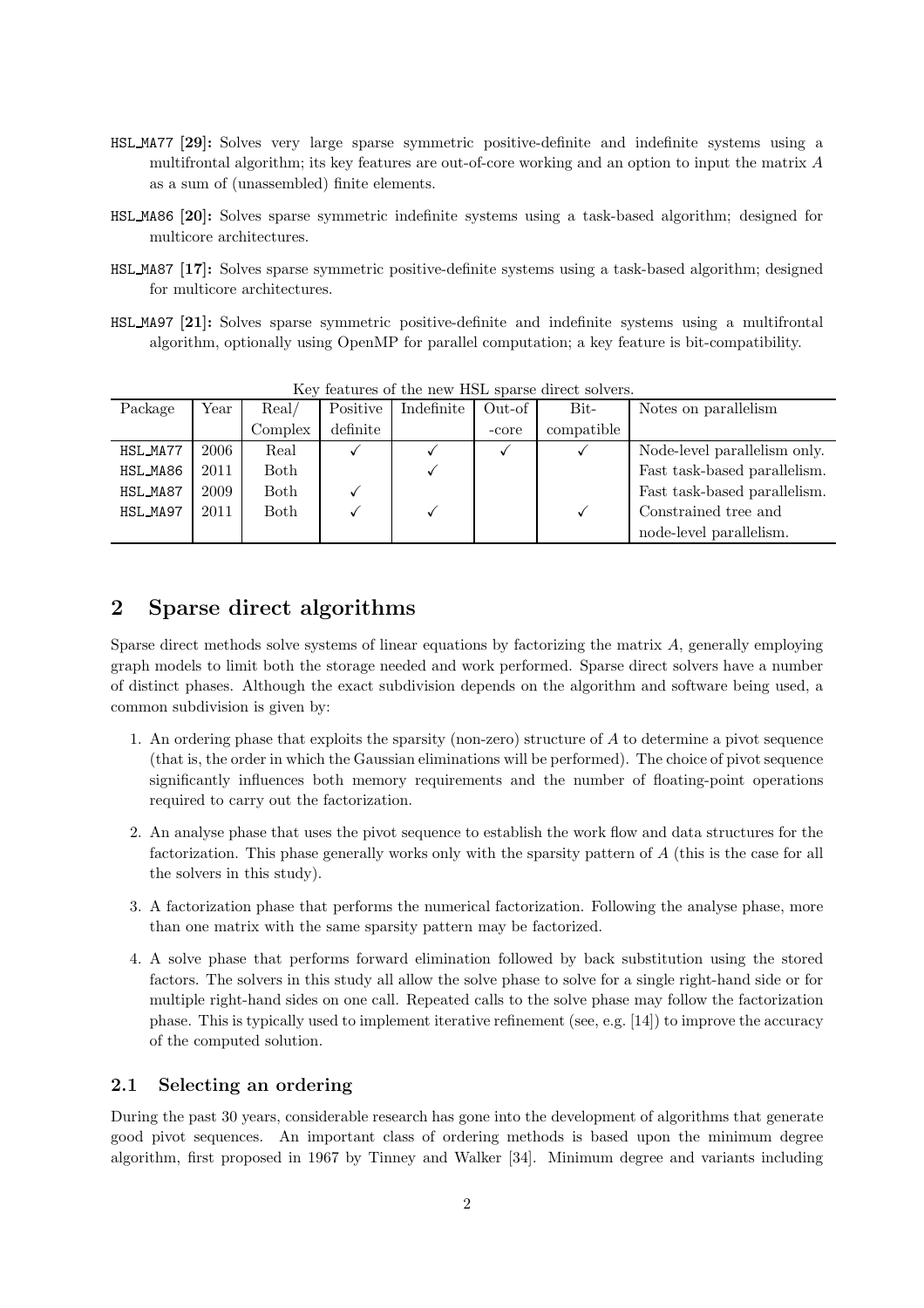approximate minimum degree (AMD) [1, 2] and multiple minimum degree [25], perform well on many small and medium-sized problems (typically, those of order less than 50,000). However, nested dissection (a term introduced by George and Liu [13]) has been found to work better for very large problems, particularly those from three-dimensional discretizations (see, for example, the results in [15]). Many direct solvers now offer a choice of orderings, including either their own implementation of nested dissection or an explicit interface to the generalised multilevel nested-dissection routine METIS NodeND from the METIS graph partitioning package [23, 24].

Heuristics have been suggested to automatically choose whether AMD or nested dissection is more appropriate for a problem based on the size and sparsity of  $A$  [10]. This has been implemented by one of the solvers (HSL MA97) in this study, while the others rely on the user to perform the ordering for them (separate packages within HSL may be used to do this).

#### 2.2 The analyse phase

The aim of the analyse phase of our sparse symmetric direct solvers is to determine the pattern of the sparse Cholesky factor L such that

$$
PAP^T = LL^T,
$$

where the permutation matrix  $P$  holds the elimination (pivot) order. The performance of most algorithms used in the analyse phase can be enhanced by identifying sets of columns with the same (or similar) sparsity patterns. The set of variables that correspond to such a set of columns in A is called a supervariable. In problems arising from finite-element applications, supervariables occur frequently as a result of each node of the finite-element mesh having multiple degrees of freedom associated with it.

After (optionally) determining supervariables, the analyse phase proceeds by building an *elimination* tree. This is a graph that describes the structure of the Cholesky factor in terms of data dependence between pivotal columns. This permits permutations of the elimination order that do not affect the number of entries in L to be identified and allows fast algorithms to be used in determining the exact structure of L. An extensive theoretical survey and treatment of elimination trees and associated structures in sparse matrix factorizations is given in [26].

A supernode is a set of contiguous columns of L with the same sparsity structure below a dense (or nearly dense) triangular submatrix. This trapezoidal matrix has zero rows corresponding to variables that are eliminated later in the pivot sequence at supernodes that are not ancestors in the elimination tree. This matrix can be compressed by holding only the nonzero rows, each with an index held in an integer. The resulting dense trapezoidal matrix is referred to as the nodal matrix. The condensed version of the elimination tree consisting of supernodes is referred to as the assembly tree. Supernodes are important as they can be exploited in the factorization phase to facilitate the use of efficient dense linear algebra kernels and, in particular, Level-3 Basic Linear Algebra Subroutines (BLAS kernels) [8]. These can offer such a large performance increase that it is often advantageous to amalgamate supernodes that have similar (but not exactly the same) nonzero patterns, despite this increasing the fill in L and the operation count. Within the HSL solvers, node amalgamation is controlled by a user-defined parameter (which has a default setting that has been chosen on the basis of extensive experimentation).

Determining supervariables, constructing an assembly tree, amalgamating supernodes and finding row lists (that is, lists of the variables that belong to each supernode), are common tasks that are performed by most modern sparse direct solvers. For efficiency in terms of both development and software maintenance all the new HSL solvers, with the exception of HSL MA77, use the same code to perform these tasks. This common code is not suitable for use in  $HSL_MAT7$  since it requires that the matrix A is held in main memory: HSL MA77 is designed for very large systems and allows A to be held in files on disk (see Section 4.2). Thus separate analyse routines were developed for HSL MA77 that read the required entries of A as they are required into main memory.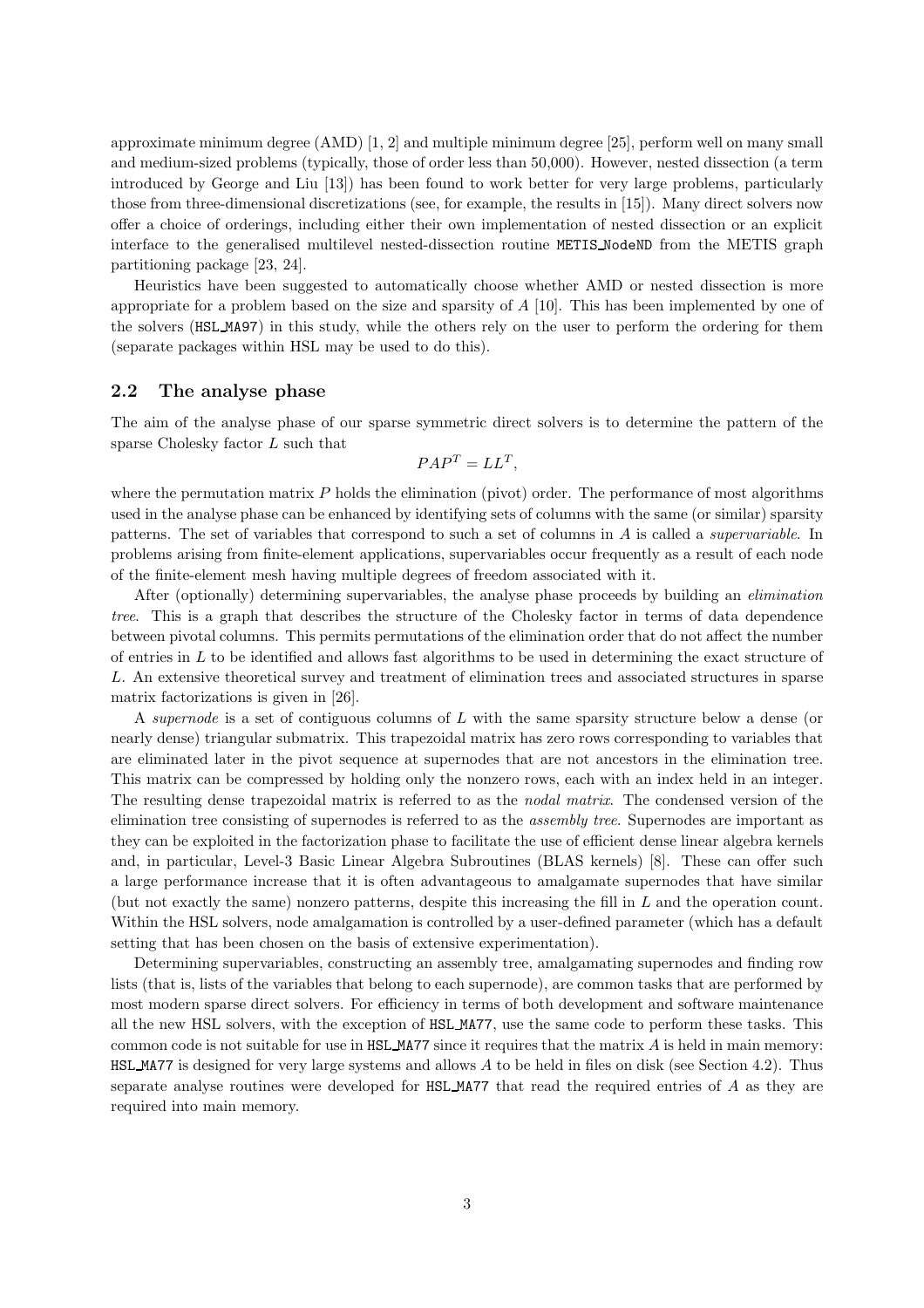#### 2.3 An introduction to the factorize phase

The factorization can be performed in many different ways, depending on the order in which matrix entries are accessed and/or updated. Possible variants include left-looking, right-looking, and multifrontal algorithms. The (supernodal) right-looking variant computes a (block) row and column of  $L$  at each step and uses them to immediately update all rows and columns in the part of the matrix that has not yet been factored. In the (supernodal) left-looking variant, the updates are not applied immediately; instead, before a (block) column  $k$  is eliminated, all updates from previous columns of  $L$  are applied together to the (block) column k of A. In the multifrontal method  $[9, 27]$  the updates are accumulated; they are propagated from a descendant column  $j$  to an ancestor column  $k$  via all intermediate nodes on the elimination tree path from  $j$  to k. Two of the packages in this study (HSL\_MA77 and HSL\_MA97) implement multifrontal methods, while HSL\_MA86 for indefinite systems and HSL\_MA87 for positive-definite systems use a supernodal left-right looking approach. In Sections 3 and 4 we discuss the two approaches in more detail.

For symmetric matrices that are positive definite, the factorization phase can use the chosen pivot order without modification. Moreover, the data structures determined by the analyse phase can be static throughout the factorization phase. For symmetric indefinite problems, using the pivot order from the analyse phase may be unstable or impossible because of (near) zero diagonal entries. Thus, in general, it is necessary to modify the pivot sequence to maintain numerical stability and the resulting factorization takes the form

$$
PAP^T = LDL^T,
$$

where D is a block diagonal matrix with  $1 \times 1$  and  $2 \times 2$  blocks. During the factorization, pivots are selected one-by-one, with the aim of limiting the size of the entries in  $L$ :

$$
|l_{i,j}| < u^{-1},\tag{2.1}
$$

where the threshold u is a user-set value in the range  $0 \le u \le 1.0$ . Suppose that q denotes the number of rows and columns of D found so far. Let  $a_{i,j}$ , with  $i > q$  and  $j > q$ , denote an entry of the matrix after it has been updated by all the permutations and pivot operations so far. For a  $1 \times 1$  pivot in column  $j = q + 1$ , the requirement for inequality (2.1) corresponds to the stability threshold test

$$
|a_{q+1,q+1}| > u \max_{i>q+1} |a_{i,q+1}|.
$$
\n(2.2)

However, it is not always possible to select a valid  $1 \times 1$  pivot. It is sufficient to use  $2 \times 2$  pivots in these cases (see, for example, Section 4.4 of [14]). Following Duff et al. [12], the corresponding stability test for a  $2 \times 2$  pivot is

$$
\left| \begin{pmatrix} a_{q+1,q+1} & a_{q+1,q+2} \\ a_{q+1,q+2} & a_{q+2,q+2} \end{pmatrix}^{-1} \right| \begin{pmatrix} \max_{i>q+2} |a_{i,q+1}| \\ \max_{i>q+2} |a_{i,q+2}| \end{pmatrix} < \begin{pmatrix} u^{-1} \\ u^{-1} \end{pmatrix}, \tag{2.3}
$$

where the absolute value notation for a matrix refers to the matrix of corresponding absolute values. Tests  $(2.2)$  and  $(2.3)$  with the default value 0.01 for u are used by each the sparse indefinite HSL solvers included in this study.

Should no suitable  $1 \times 1$  or  $2 \times 2$  pivot be available within a supernode, all remaining pivot candidates are passed up the assembly tree to the parent. These are known as delayed pivots. Delaying a pivot candidate results in additional fill-in and more work, and so is undesirable. In the extreme case where all pivots are delayed to a root of the assembly tree, the factorization becomes equivalent to a dense factorization of an  $n \times n$  matrix.

#### 2.4 The importance of scaling

Scaling the problem is a key part of solving large sparse linear systems. In addition to reducing the residual, in the indefinite case a good scaling can help from a purely computational standpoint by reducing the number of delayed pivots and hence the size of the computed factors and overall solution time. In this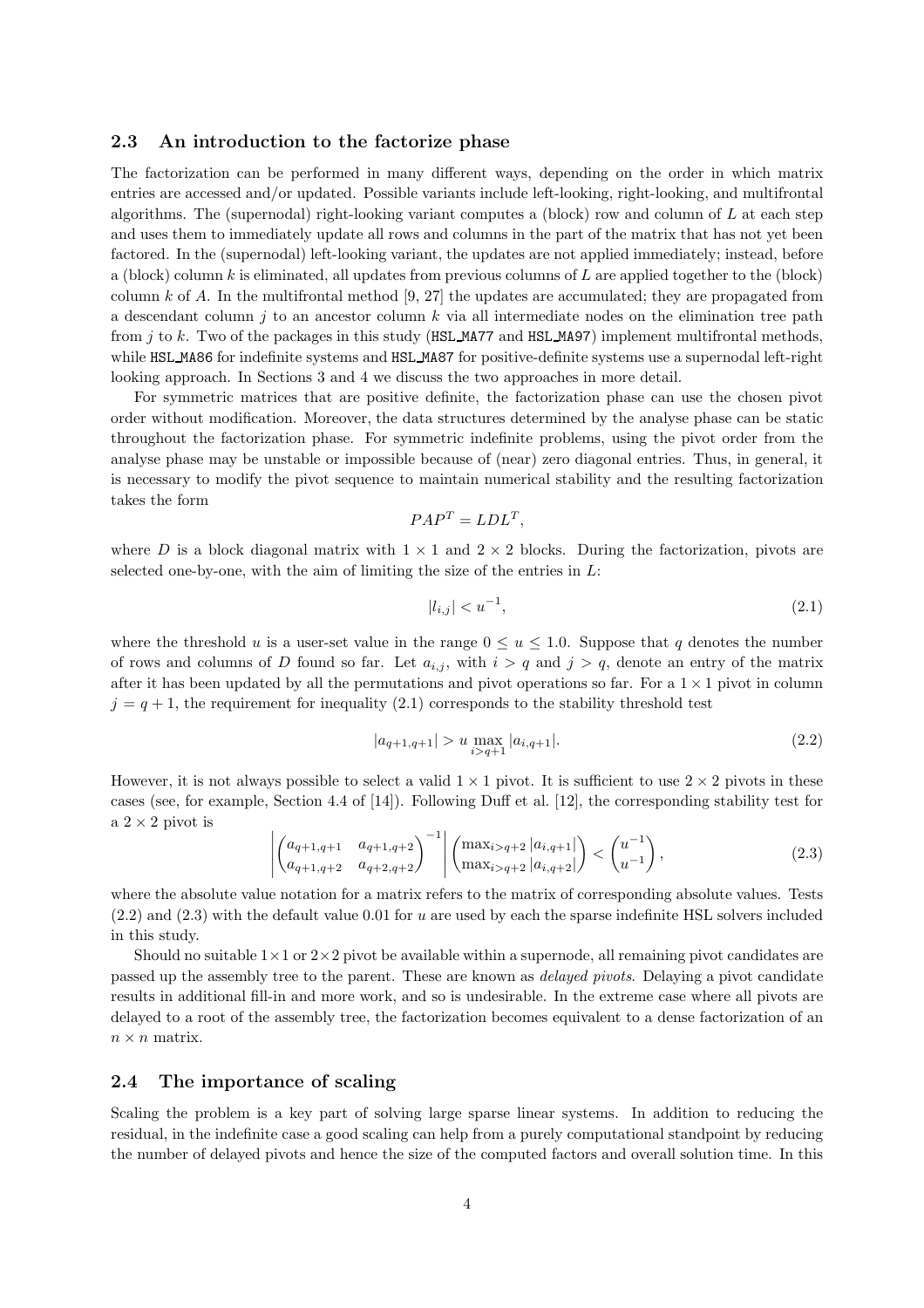case, the factorization of the scaled matrix  $\overline{A} = SAS$  is computed, where S is a diagonal scaling matrix. How to find a good S is an open question. A number of options for scaling are included within HSL and these are discussed in [18]. The indefinite HSL solvers in this study allow the user to specify scaling factors on the call to the factorization. In addition, HSL MA86 and HSL MA97 will compute scaling factors using either a weighted bipartite matching or an iterative method based on matrix equilibration. For very large matrices that will not fit into main memory, HSL MA77 offers the option of scaling the matrix using an out-of-core iterative algorithm that aims to compute  $S$  so that the infinity norm or one-norm of each row and column of  $\overline{A}$  is approximately equal to 1. Since each iteration involves reading the stored matrix data from disk, this is expensive and is only recommended if the user is unable to temporarily hold the matrix in main memory and call one of the HSL scaling packages.

# 3 Supernodal task-based approach

#### 3.1 Positive-definite case (HSL MA87)

We consider first the case when A is positive definite and briefly discuss the approach used by our supernodal sparse Cholesky solver HSL\_MA87. This code is designed for use on multicore processors and is described in detail in [17]. Motivated by the work of Buttari et al. [5, 6] on efficiently solving dense linear systems of equations on multicore processors, the factorization is divided into tasks, each of which alters a single block of the factor  $L$ . The block size nb is a user-controlled parameter. The columns of each nodal matrix are split into blocks of  $nb$  columns (the last block column may have fewer than  $nb$  columns) and then each block column is split into blocks, each with  $nb$  rows (again, the last block may have fewer than nb rows). The tasks to be performed on each block are partially ordered and the dependencies between them implicitly represented by a directed acyclic graph (DAG), with a vertex for each task and an edge for each dependency. A task is ready for execution if and only if all tasks with incoming edges to it are completed. While the order of the tasks must obey the DAG, there remains much freedom for exploitation of parallelism. At the start of the computation there is one task ready for each leaf of the assembly tree; the final task will be associated with the factorization of a root of the assembly tree.

The DAG-based approach was adopted for HSL MA87 since it offers significant improvements over utilising more traditional fork-join parallelism by block columns. It avoids requiring all threads to finish their tasks for a block column before any thread can move on to the next block column. It also allows easy dynamic worksharing when another user or an asymmetric system load causes some threads to become slower than others. Such asymmetric loading can be common on multicore systems, caused either by operating system scheduling of other processes or by unbalanced triggering of hardware interrupts.

The tasks within a sparse supernodal Cholesky factorization algorithm are as follows:

**factorize\_block**( $L_{diag}$ ) This computes the traditional dense Cholesky factor  $L_{diag}$  of the triangular part of a block that is on the diagonal. If the block is trapezoidal, this is followed by a triangular solve of its rectangular part

$$
L_{rect} \Leftarrow L_{rect} L_{diag}^{-T}.
$$

solve block( $L_{dest}$ ) This performs a triangular solve of an off-diagonal block by the Cholesky factor  $L_{diag}$ of the block on its diagonal, i.e.

$$
L_{dest} \leftarrow L_{dest} L_{diag}^{-T}.
$$

update internal( $L_{dest}$ , scol) This performs the update of the block  $L_{dest}$  by the block column scol belonging to the same nodal matrix, i.e.

$$
L_{dest} \leftarrow L_{dest} - L_r L_c^T,
$$

where  $L_r$  is a block within scol and  $L_c$  is a submatrix in the same block column.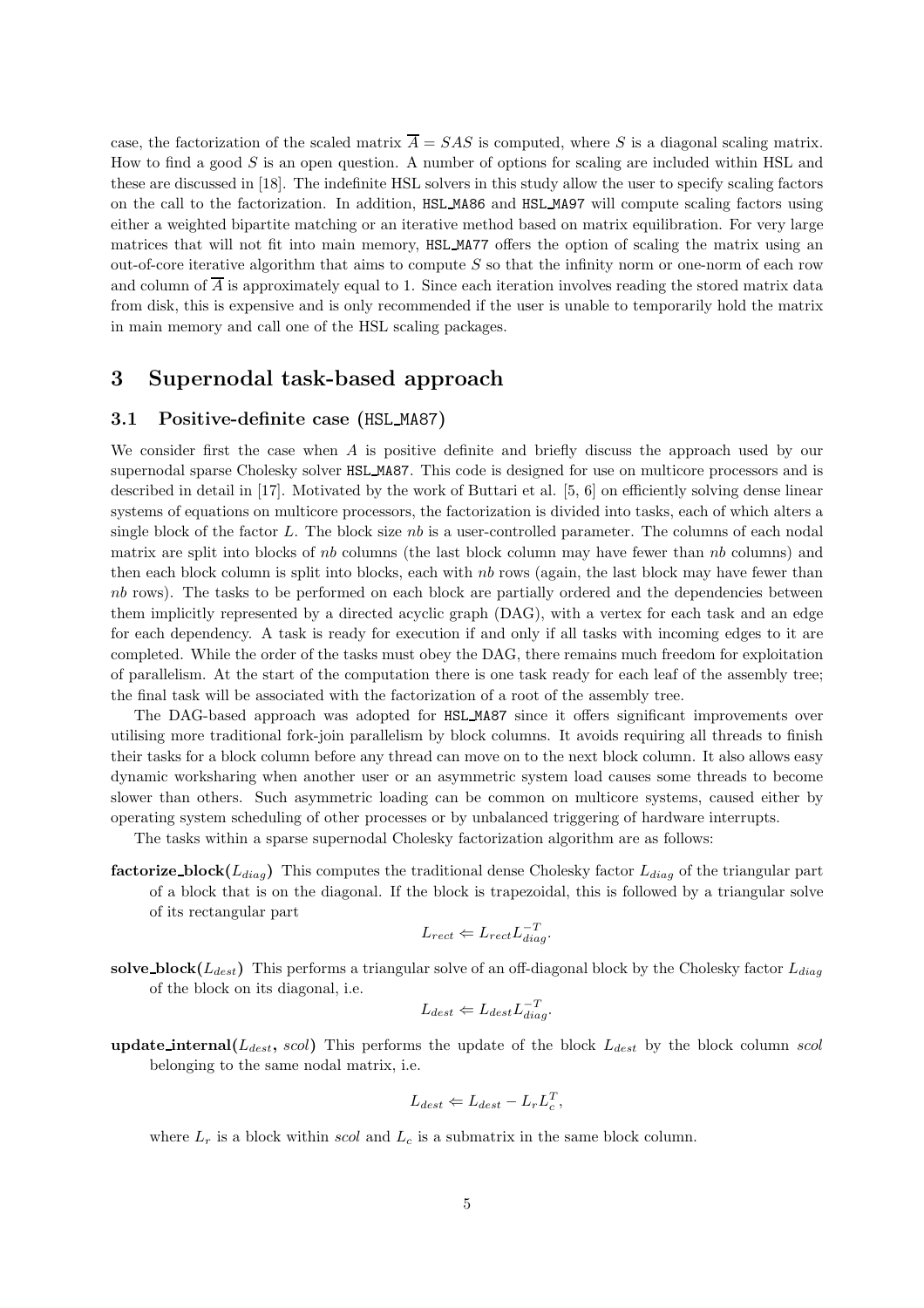update\_between( $L_{dest}$ , snode, scol) This performs the update of the block  $L_{dest}$  by the block column scol of a descendant supernode *snode*, i.e.

$$
L_{dest} \leftarrow L_{dest} - L_r L_c^T,
$$

where  $L_r$  and  $L_c$  are submatrices of contiguous rows of scol that correspond to the rows and columns of  $L_{dest}$ , respectively.

The dense Cholesky factorization within the **factorize-block** task may be performed using subroutine potrf from the LAPACK library [4] (a software library for numerical linear algebra that is built using the BLAS routines to effectively exploit the caches on modern cache-based architectures). The other tasks may be performed using BLAS-3 subroutines.

There are some restrictions on the order in which the tasks are performed; for example, the updating of a block of a nodal matrix from a block column of  $L$  that is associated with one of the supernode's descendants has to wait for all the rows of the block column that it needs to become available. At a moment during the factorize phase, some tasks will be executing while others will be ready for execution. Within HSL MA87, each task that is ready is held either in a local stack (one for each cache) or, if the stack is full, a global task pool.

Although the task dependencies can be represented by a DAG, in HSL MA87 the whole DAG is not computed and stored explicitly. Instead, an implicit representation is used to determine if tasks are ready and explicit lists of such tasks are maintained. As the order of the execution of tasks is not pre-defined but can vary with the (essentially random) load on the machine, the order in which operations are performed can differ (but be equally valid) on different runs of the code on the same problem. Since floating-point addition is not associative, this leads to slightly different computed factors on each run and thus to solutions that are not bit-compatible.

#### 3.2 Indefinite case (HSL MA86)

As already observed in Section 2.3, the main difference between the positive-definite and the indefinite cases is that, in the latter, it is necessary to include pivoting to ensure numerical stability. Consider the block column shown in Figure 3.1. In the indefinite case, large entries in the off-diagonal block rect may

Figure 3.1: Trapezoidal block column, consisting of a square diagonal block *diag* and a rectangular offdiagonal block rect.



cause stability problems unless they are taken into account when factorizing the diagonal block diag. To be able to test for large entries, all the entries in rect must be fully updated before diag is factorized. To ensure this is the case, the indefinite solver HSL MA86 combines the factorize block task and all the solve block tasks for a block column into a single **factorize column** task. Thus the parallelism is less fine-grained and, for a matrix with the same sparisty pattern and the same block size  $nb$ , there are fewer tasks than in the positive-definite case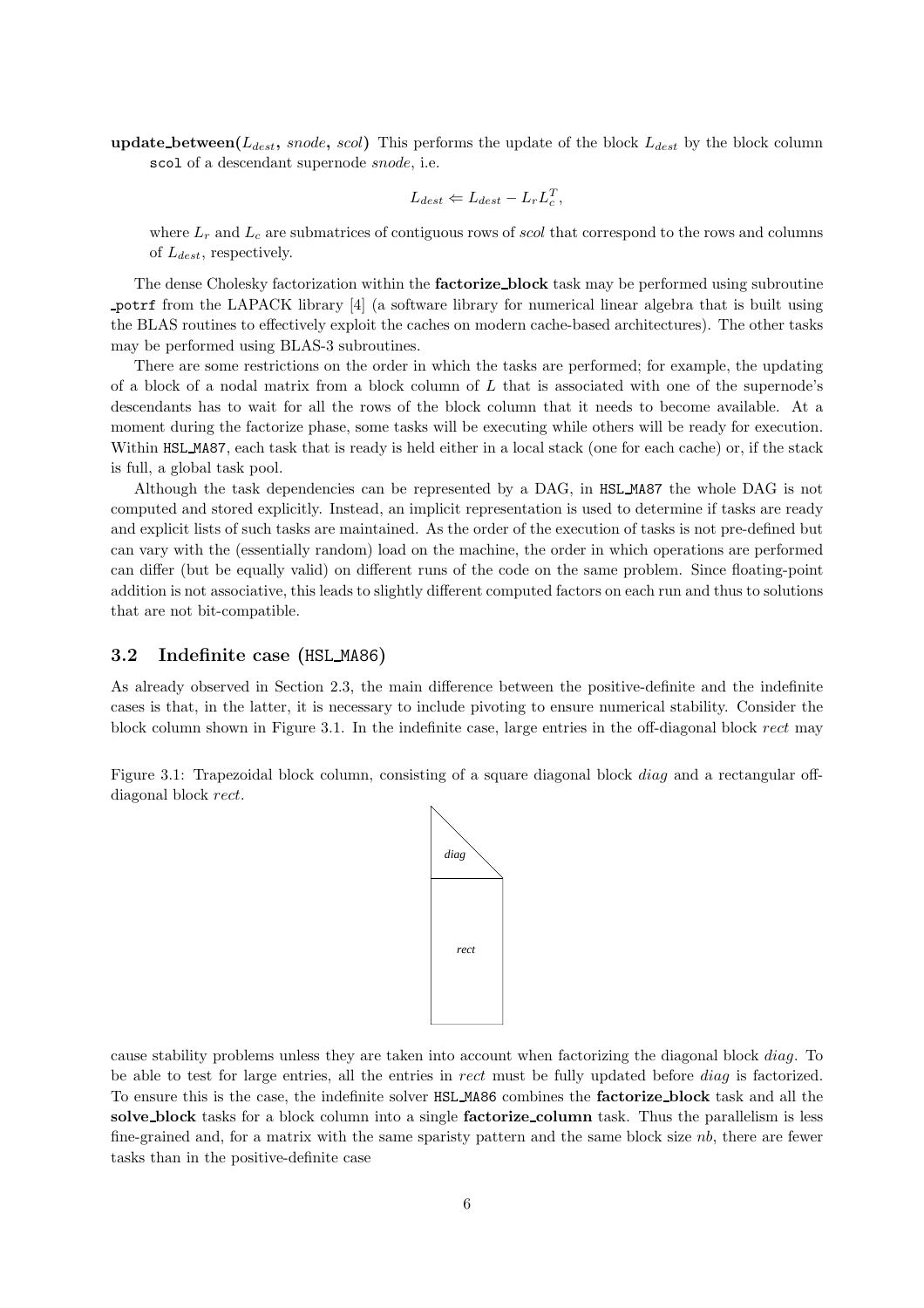If a pivot candidate is delayed because it is unstable (that is, it fails the tests  $(2.2)$  and  $(2.3)$ ), some columns may be moved to different block columns and/or different nodes. For some degenerate problems where many pivots are delayed, this can cause load balance issues resulting in a slow down of the solver.

Additional details of HSL MA86 and the differences between the positive-definite and indefinite DAGbased algorithms is given in [20].

# 4 Multifrontal approach

#### 4.1 Supernodal multifrontal (HSL MA97)

In a multifrontal method, the factorization of A proceeds using a succession of assembly operations into small dense matrices (the so-called frontal matrices), interleaved with partial factorizations of these matrices. For each pivot in turn, the multifrontal method first assembles all the rows that contain the pivot. This involves setting up a frontal matrix and adding the rows into it. A row of A that has been added to the frontal matrix is said to be assembled; rows that have not yet been assembled are referred to as unassembled. A partial factorization of the frontal matrix is performed (that is, the pivot and any other variables that are only involved in the assembled rows are eliminated). The computed columns of the matrix factor L are not needed again until the solve phase and so can be stored while the rest of the frontal matrix (the *generated element* or *contribution block*), together with a list of the variables involved, is stored separately using a stack. At the next and subsequent stages, not only must unassembled rows of A that contain the pivot be assembled into the frontal matrix but so too must any generated elements that contain the pivot. The method generalises to a supernodal approach by working with blocks of pivots.

At each stage, the  $m \times m$  frontal matrix can be expressed in the form

$$
F = \begin{pmatrix} F_{11} & F_{21}^T \\ F_{21} & F_{22} \end{pmatrix}, \tag{4.1}
$$

where  $F_{11}$  and  $F_{21}$  are *fully summed*, that is, all the entries in the corresponding rows and columns of A have been assembled, while  $F_{22}$  is not yet fully summed. If  $F_{11}$  has order p and q pivots can be chosen stably from  $F_{11}$  (if A is positive definite, p pivots can be chosen in order down the diagonal but, in the indefinite case, it may only be possible to select  $q < p$  pivots stably), the partial factorization of F takes the form

$$
F = Q\left(\begin{array}{cc} L_1 & 0\\ L_2 & I \end{array}\right) \left(\begin{array}{cc} D_1 & 0\\ 0 & F_S \end{array}\right) \left(\begin{array}{cc} L_1^T & L_2^T\\ 0 & I \end{array}\right) Q^T, \tag{4.2}
$$

where  $Q$  is a permutation matrix of the form

$$
Q=\left(\begin{array}{cc} Q_1 & 0 \\ 0 & I \end{array}\right),
$$

with  $Q_1$  of order p. If A is positive definite,  $L_1$  is lower triangular and  $D_1 = I$ , the identity matrix; if A is indefinite,  $L_1$  is a unit lower triangular matrix of order q and  $D_1$  is a block diagonal matrix of order q.  $Q_1, L_1$ , and  $D_1$  are stored until the solve phase, while the Schur complement  $F_S$  is the generated element and is stacked.

For our new multifrontal solver HSL MA97 we have developed dense linear algebra kernels to perform the partial factorization of the frontal matrices. To simplify the implementation of these, full storage of the (symmetric) frontal matrix is used, enabling blocking to be implemented within a recursive factorization scheme. Given an  $m \times p$  fully summed block  $\begin{pmatrix} F_{11} \\ F_{21} \end{pmatrix}$  to factorize, if p is small  $(p \le 16)$ , a factorization kernel is called. Otherwise, the block is divided in half, as shown in Figure 4.1. The factorization routine is called on the left half, and the right half is updated using the computed factors. The factorization routine is then called on the remaining fully summed columns. In the indefinite case, columns corresponding to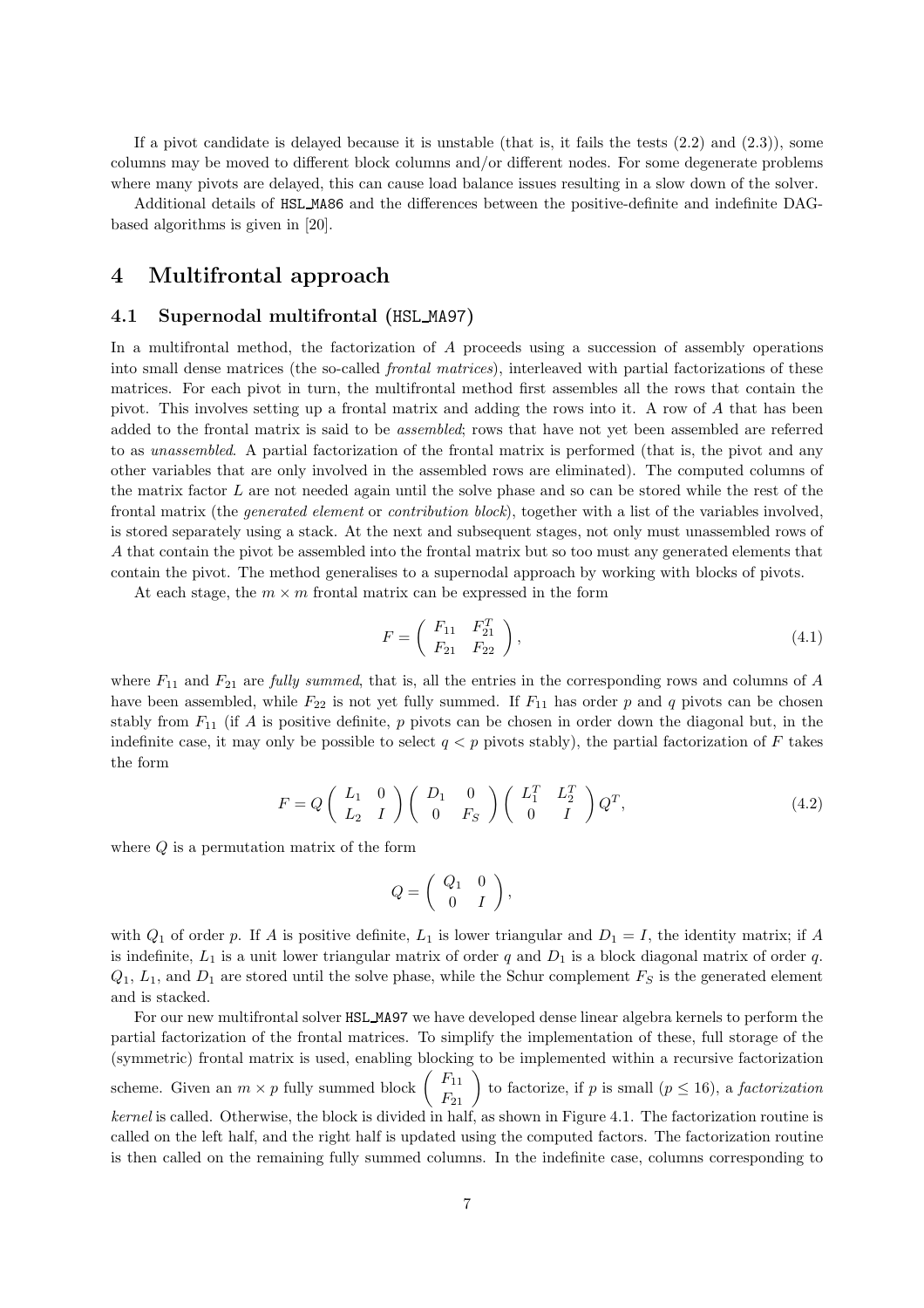Figure 4.1: The recursive dense factorization



delayed pivots are swapped to the end (of the right half) and are included in the factorization routine call with the remaining pivot candidates. As these calls to the factorization routine are recursive, multiple levels of division in both the left and right halves occur in practice.

Once the factorization of the fully summed block is complete, update operations are performed on the  $(2,2)$  block of the frontal matrix  $(F_{22})$  to compute the generated element.

Parallelism can be exploited in two ways in the multifrontal method:

- Tree-level parallelism that performs assembly and factorization work associated with different frontal matrices on different threads.
- Node-level parallelism that uses traditional dense linear algebra techniques to speed up the factorization of individual frontal matrices.

HSL MA97 implements both types of parallelism. To achieve bit-compatible solutions, care must be taken to ensure arithmetic operations happen in the same order on each parallel run. Important advantages of bit-compatibility are that it makes the debugging of dependant codes simpler and can satisfy regulatory requirements concerning repeatability of simulations that are used to justify decisions. However, enforcing bit-compatibility limits dynamic parallelism and therefore reduces the speedup achievable through parallelism. Further details are given in [21].

#### 4.2 Out-of-core working (HSL MA77)

As the problem size grows, the computed factors and working space required by direct solvers generally increases significantly. This can lead to there being insufficient physical memory to store the data, particularly when the linear systems arise from discretizations of three-dimensional problems. In such cases, it may be possible to use a direct solver that is able to hold its data structures on disk, that is, an out-of-core solver. HSL MA77 is designed as an out-of-core multifrontal solver.

The multifrontal method needs data structures for the original matrix  $A$ , the frontal matrix  $F$ , the stack of generated elements, and the matrix factor L. As already observed, computed columns of L are not needed again until the solve phase so an out-of-core method writes the columns of  $L$  to disk as they are computed. If  $A$ , the stack and  $F$  are held in main memory and only the factor written to disk, the minimum possible input/output for an out-of-core method is performed: it writes the factor data to disk once and reads it once for the forward substitution and once for the back substitution. However, for very large problems, it may be necessary to hold further data on disk. HSL MA77 is designed to also allow the stack and the original matrix data to be stored on disk, leaving only the frontal matrix  $F$  to be held in main memory.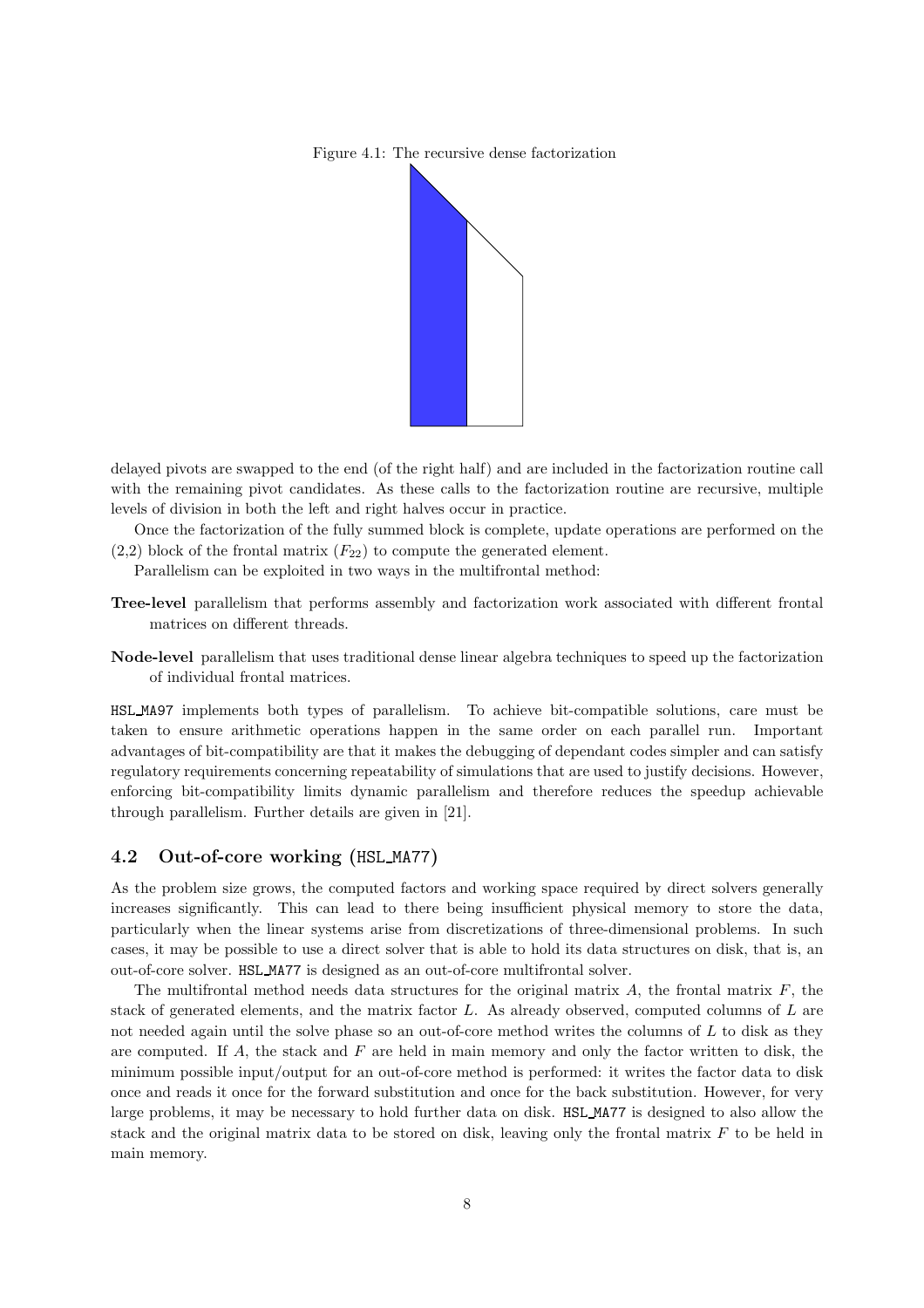

Figure 5.1: Description of the machine mitchell.

| mitchell              |                             |  |  |  |
|-----------------------|-----------------------------|--|--|--|
| Processor             | $2 \times$ Intel Xeon E5620 |  |  |  |
| <b>Physical Cores</b> | 8                           |  |  |  |
| Memory                | 24GB                        |  |  |  |
| Compiler              | Intel Fortran 12.0.0        |  |  |  |
|                       | ifort -g -fast -openmp      |  |  |  |
| <b>BLAS</b>           | MKL 10.3.0                  |  |  |  |

Separate dense kernels were designed for use within HSL MA77 [29, 30]. These employ block algorithms and, as in our other sparse solvers, the computation is performed using BLAS routines. A key feature that is important when attempting to minimise memory requirements but does lead to complications in the coding and some copying overheads, is that storage for only the lower triangular part of  $F$  is required.

Writing the data to disk is done efficiently within HSL MA77 through the use of a purpose-written system for virtual memory management. By exploiting information known by the programmer about when data will next be required, it is possible to significantly outperform the operating system's virtual memory manager. The virtual memory management system used by HSL MA77 is described by Reid and Scott [28] (see [29] for further details).

HSL MA77 was designed primarily as a serial code. However, an option is offered to exploit nodelevel parallelism. The requirement to use multiple stacks when exploiting tree-level parallelism, and the lack of appropriate locking within the virtual memory routines, means that the exploitation of tree-level parallelism within HSL MA77 would be difficult.

We note that  $HSL$  MA77 allows the matrix A to be input both by square symmetric elements and by rows. Furthermore, the elements or rows may be entered one at a time, on separate calls to an input routine. This form of input reduces main memory requirements by avoiding the need to assemble A and is particularly convenient for many large-scale engineering applications that employ a finite-element approach. All the other solvers in this study require A to be input by rows in a single call.

# 5 Numerical experiments

A range of test problems have been chosen that are of interest to engineers. Most of the problems are taken from the University of Florida Sparse Matrix Collection [7]; some additional large problems came from Anshul Gupta of IBM. All the problems were supplied in assembled form and so we do not report on the element entry option offered by HSL MA77. The problems are divided into those that are positive definite (Test Set 1) and those that are indefinite (Test Set 2). We report the order n and number of entries  $nz(A)$  in A. We also give the expected number of entries  $nz(L)$  and the expected number of floating-point operations  $n \text{ flops}$  to compute L when HSL\_MA97 is used with its default settings (that is, the number of entries in  $L$  and number of floating-point operations if the supplied pivot sequence is used without modification).

All tests are run in double precision on the test machine mitchell, summarised in Figure 5.1. All runs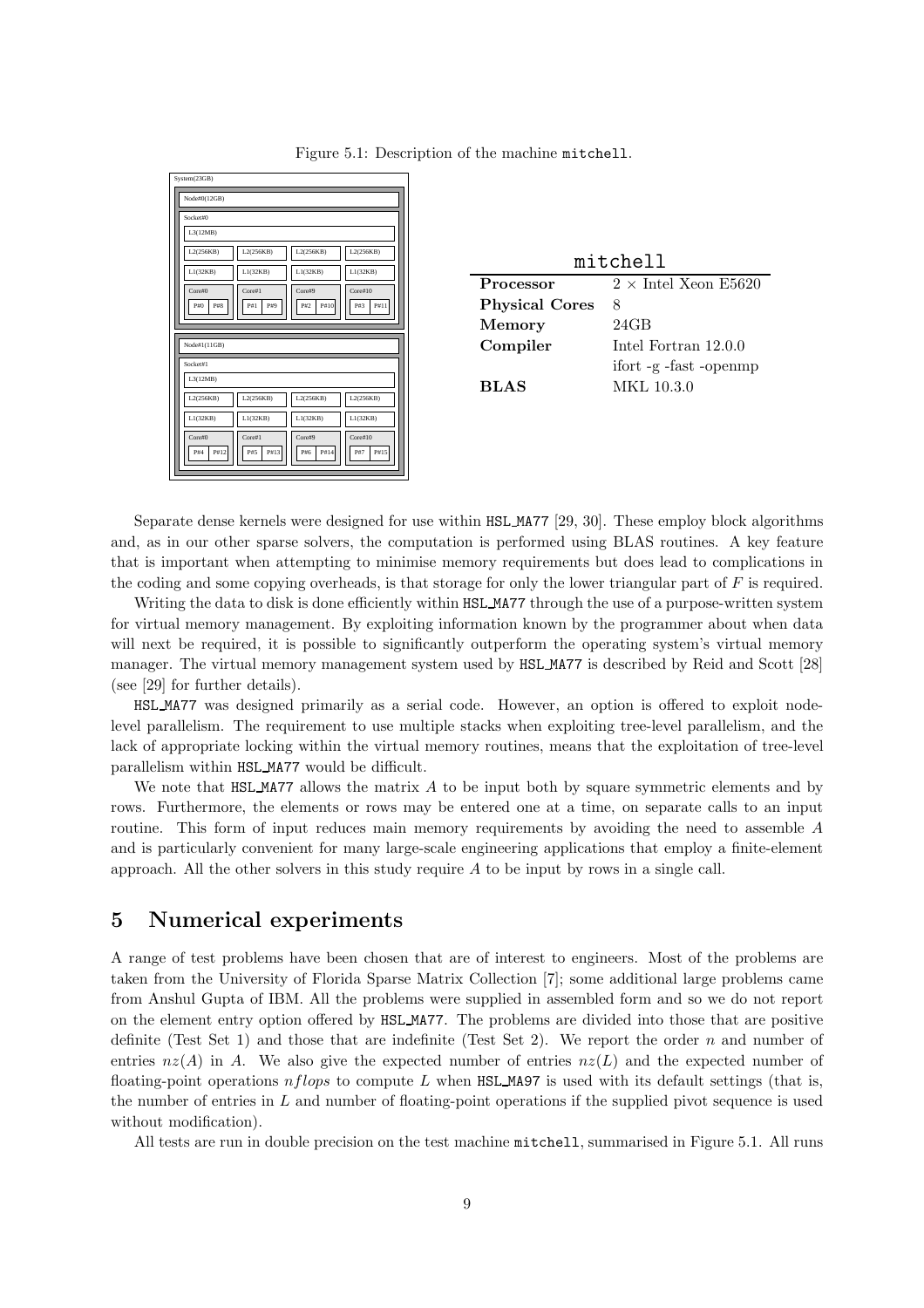|                   |                         | indicates the problem was supplied by Triismur Gupta. |          |          |            |                                             |  |
|-------------------|-------------------------|-------------------------------------------------------|----------|----------|------------|---------------------------------------------|--|
| Index             | Name                    | $\boldsymbol{n}$                                      | nz(A)    | nz(L)    | nflops     | Description                                 |  |
|                   |                         | $(10^3)$                                              | $(10^6)$ | $(10^6)$ | $(10^{9})$ |                                             |  |
| 1.                | GHS_psdef/vanbody       | 47.0                                                  | 2.32     | 6.35     | 1.40       | Structural                                  |  |
| 2.                | GHS_psdef/oilpan        | 73.8                                                  | 2.15     | 7.00     | 2.90       | Structural                                  |  |
| 3.                | GHS_psdef/s3dkq4m2      | 90.4                                                  | 4.43     | 18.9     | 7.33       | Structural                                  |  |
| 4.                | Wissgott/parabolic_fem  | 525.8                                                 | 3.67     | 31.0     | 7.46       | <b>CFD</b>                                  |  |
| 5.                | Schmid/thermal2         | 1228                                                  | 8.58     | 63.0     | 15.1       | Steady state thermal                        |  |
| 6.                | Boeing/pwtk             | 217.9                                                 | 11.5     | 50.8     | 22.9       | Structural: wind tunnel                     |  |
| 7.                | GHS_psdef/crankseg_1    | 52.8                                                  | 10.6     | 34.0     | 32.5       | Structural                                  |  |
| 8.                | Rothberg/cfd2           | 123.4                                                 | 3.09     | 40.0     | 33.0       | <b>CFD</b>                                  |  |
| 9.                | DNVS/shipsec1           | 140.9                                                 | 3.57     | 40.5     | 38.3       | Structural: ship section                    |  |
| 10.               | DNVS/shipsec5           | 179.9                                                 | 4.60     | 55.3     | 57.7       | Structural: ship section                    |  |
| $\overline{11}$ . | AMD/G3 circuit          | 1585                                                  | 7.66     | 118.8    | 58.7       | Circuit simulation                          |  |
| 12.               | GHS_psdef/bmwcra_1      | 148.8                                                 | 10.6     | 71.8     | 61.5       | Structural                                  |  |
| 13.               | Schenk_AFE/af_5_k101    | 503.6                                                 | 17.6     | 103.6    | 61.6       | Structural: sheet metal forming             |  |
| 14.               | $Um/2cubes\_sphere$     | 101.4                                                 | 1.65     | 46.5     | 75.2       | Electromagnetics: 2 cubes in a sphere       |  |
| 15.               | GHS_psdef/ldoor         | 952.2                                                 | 42.5     | 154.7    | 79.9       | Structural                                  |  |
| 16.               | DNVS/ship.003           | 121.7                                                 | 3.78     | 62.0     | 81.9       | Structural: ship structure                  |  |
| 17.               | Um/offshore             | 259.8                                                 | 4.24     | 88.4     | 106.3      | Electromagnetics: transient field diffusion |  |
| 18.               | GHS_psdef/inline_1      | 503.7                                                 | 36.8     | 179.6    | 146.1      | Structural                                  |  |
| 19.               | GHS_psdef/apache2       | 715.2                                                 | 4.82     | 148.6    | 176.0      | Structural                                  |  |
| 20.               | ND/nd24k                | 72.0                                                  | 28.7     | 321.7    | 2057       | 2D/3D                                       |  |
| 21.               | Gupta/nastran-b $(*)$   | 1508                                                  | 56.6     | 1071     | 3174       | Structural                                  |  |
| 22.               | Janna/Flan_1565         | 1565                                                  | 114.2    | 1501     | 3868       | Structural: steel flange                    |  |
| 23.               | Oberwolfach/bone010     | 983.7                                                 | 47.9     | 1092     | 3882       | Model reduction: trabecular bone            |  |
| 24.               | Janna/StocF-1465        | 1465                                                  | 21.0     | 1149     | 4391       | CFD: flow with stochastic permeabilies      |  |
| 25.               | GHS_psdef/audikw_1      | 943.7                                                 | 77.7     | 1259     | 5811       | Structural                                  |  |
| 26.               | Janna/Fault 639         | 638.8                                                 | 27.2     | 1156     | 8289       | Structural: faulted gas reservoir           |  |
| 27.               | Gupta/sgi_1M $(*)$      | 1522                                                  | 63.6     | 2049     | 9017       | Structural                                  |  |
| 28.               | ${\rm Janna/Geo\_1438}$ | 1438                                                  | 60.2     | 2492     | 18067      | Structural: Geomechanical deformation model |  |
| 29.               | Gupta/ten-b $(*)$       | 1371                                                  | 54.7     | 3298     | 33095      | 3-d metal forming                           |  |
| 30.               | Gupta/algor-big (*)     | 1074                                                  | 42.7     | 3001     | 39920      | Stress analysis                             |  |

Test Set 1: Positive-definite problems. (\*) indicates the problem was supplied by Anshul Gupta.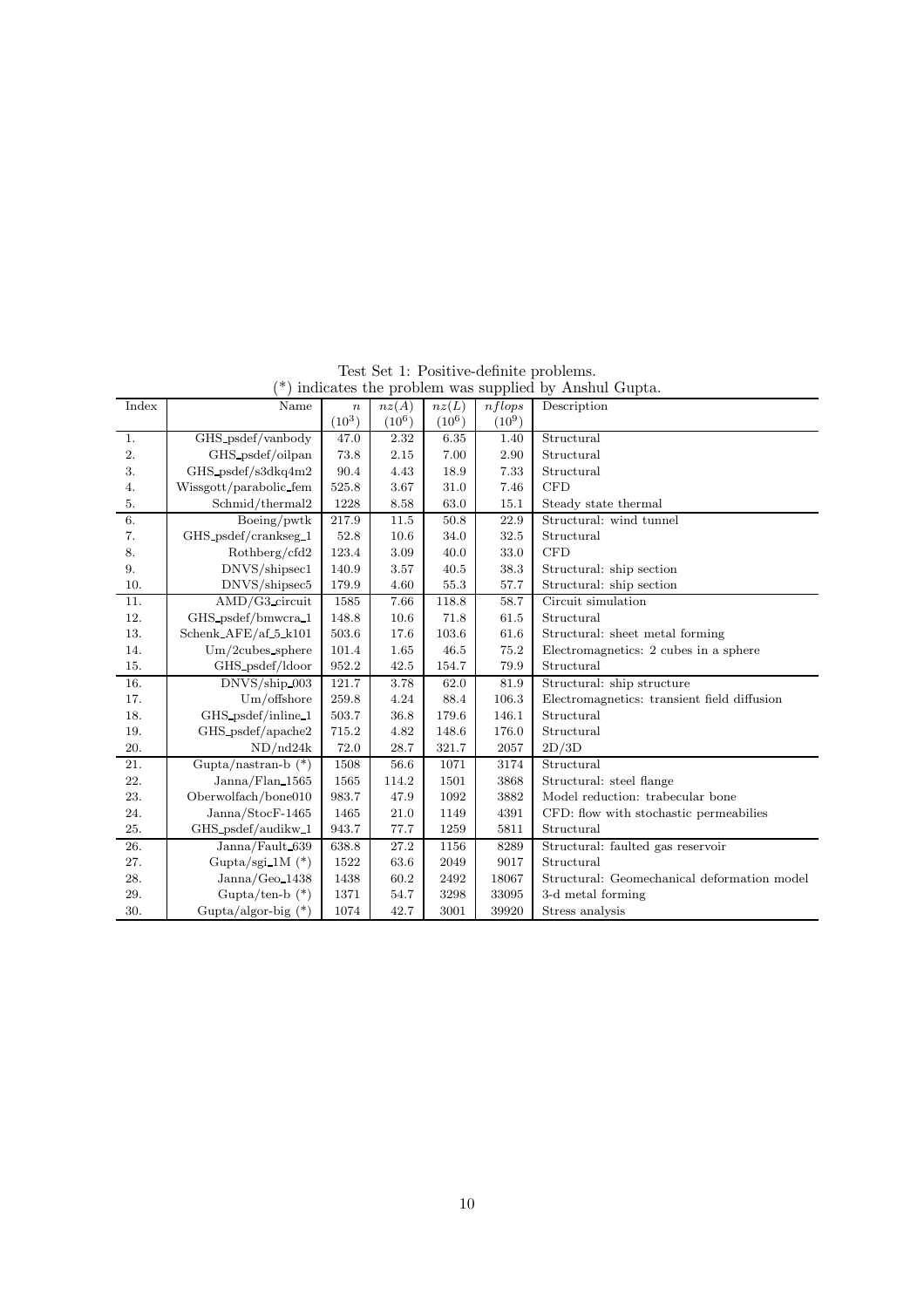| rest set 2. indefinite problems. |                             |                  |          |          |            |                                        |  |
|----------------------------------|-----------------------------|------------------|----------|----------|------------|----------------------------------------|--|
| Index                            | Name                        | $\boldsymbol{n}$ | nz(A)    | nz(L)    | nflops     | Description                            |  |
|                                  |                             | $(10^3)$         | $(10^6)$ | $(10^6)$ | $(10^{9})$ |                                        |  |
| 31.                              | GHS_indef/dixmaanl          | 60.0             | 0.30     | 0.61     | 0.007      | Optimization                           |  |
| 32.                              | Marini/eurqsa               | 7.3              | 0.007    | 0.29     | 0.03       | Time series                            |  |
| 33.                              | IPSO/HTC 336 4438           | 226.3            | 0.78     | 2.98     | 0.12       | Power network                          |  |
| 34.                              | TSOPF/TSOPF FS b39_c19      | 76.2             | 1.98     | 4.40     | 0.29       | Transient optimal power flow           |  |
| 35.                              | GHS_indef/stokes128         | 49.7             | 0.56     | 2.98     | 0.37       | CFD                                    |  |
| 36.                              | GHS_indef/mario002          | 389.9            | 2.10     | 8.09     | 0.55       | 2D/3D                                  |  |
| 37.                              | Boeing/bcsstk39             | 46.8             | 2.06     | 7.92     | 2.20       | Structural: solid state rocket booster |  |
| 38.                              | GHS_indef/cont-300          | 180.9            | 0.99     | 11.7     | 2.96       | Optimization                           |  |
| 39.                              | GHS_indef/turon_m           | 189.9            | 1.69     | 13.7     | 4.23       | $2D/3D$ : mine model                   |  |
| 40.                              | GHS_indef/bratu3d           | 27.8             | 0.17     | 6.28     | 4.42       | Optimization                           |  |
| 41.                              | GHS indef/d_pretok          | 182.7            | 1.64     | 14.6     | 5.06       | $2D/3D$ : mine model                   |  |
| 42.                              | GHS indef/copter2           | 55.5             | 0.76     | 10.4     | 5.49       | CFD: rotor blade                       |  |
| 43.                              | Cunningham/qa8fk            | 66.1             | 1.66     | 24.3     | 21.3       | Acoustics                              |  |
| 44.                              | GHS_indef/bmw3_2            | 227.4            | 11.3     | 49.1     | 29.8       | Structural                             |  |
| 45.                              | Oberwolfach/t3dh            | 79.2             | 4.35     | 48.1     | 69.1       | Model reduction: micropyros thruster   |  |
| 46.                              | Dziekonski/gsm_106857       | 589.5            | 21.8     | 137.1    | 82.6       | Electromagnetics                       |  |
| 47.                              | Schenk IBMNA/c-big          | 345.2            | 2.34     | 52.0     | 115        | Optimization                           |  |
| 48.                              | Schenk_AFE/af_shell10       | 1508             | 52.3     | 368      | 393        | Structural: sheet metal forming        |  |
| 49.                              | Zaoui/kkt_power             | 2063             | 12.8     | 217      | 562        | Optimal power flow                     |  |
| 50.                              | Dziekonski/dielFilterV2real | 1157             | 48.5     | 607      | 1296       | Electromagnetics: dielectric resonator |  |
| 51.                              | PARSEC/Si34H36              | 97.6             | 5.16     | 486      | 4267       | Quantum chemistry                      |  |
| 52.                              | PARSEC/SiO2                 | 155.3            | 11.3     | 1037     | 13249      | Quantum chemistry                      |  |
| 53.                              | PARSEC/Si41Ge41H72          | 185.6            | 15.0     | 1411     | 20147      | Quantum chemistry                      |  |
| 54.                              | Schenk/nlpkkt80             | 1062             | 28.2     | 2282     | 29265      | Optimization                           |  |
| 55.                              | Schenk/nlpkkt120            | 3542             | 95.1     | 13684    | 143600     | Optimization                           |  |

Test  $\alpha$ <sup>1</sup> 2. Indefinite problem

are performed on 8 cores. The solvers use their default settings, except that a MeTiS nested dissection ordering is always used, a scaling is supplied and, in the case of HSL MA77, support for 64-bit addressing is enabled and the file size for the virtual memory system is increased to 512 Mb per file. Solvers are limited to using at most 24 Gb of virtual memory to avoid paging.

The supplied scaling is calculating using the HSL package MC77 run for one iteration in the infinity-norm followed by up to three iterations in the one-norm, as recommended by Ruiz and Ucar in [31].

In each test, the right-hand side is constructed to correspond to the solution  $x = 1$ . The runs incorporate up to 5 iterations of iterative refinement with the following termination condition on the scaled backwards error:

$$
\frac{\|Ax - b\|_{\infty}}{\|A\|_{\infty} \|x\|_{\infty} + \|b\|_{\infty}} \le 10^{-14}.
$$

For most problems, each of the solvers took the same number of iterations to reach the required accuracy. The solvers all failed to achieve the required accuracy for problem 44 (GHS indef/bmw3 2), which is singular. In addition, HSL\_MA77 was the only code to successfully factorize problem 49 (Zaoui/kkt\_power) but, again, this problem is singular and the required accuracy was not obtained.

For comparison purposes, we also include results for an older but very widely used and well-known HSL code MA57 [11]. This is a multifrontal solver that is primarily designed for the solution of symmetric indefinite systems. It was not written as a parallel code but parallel performance can be achieved by using multithreaded BLAS. To make the comparisons as fair as possible, we do not use the default scaling offered by MA57 but, since MA57 does not allow scaling factors to be input, we prescale A using the same scaling strategy as used by the other solvers.

Tables 5.1 and 5.2 show the execution times for the complete solution of  $Ax = b$ , including the time for ordering, analysis, scaling, factorization and iterative refinement. We see that all the problems that fit within the 24 Gb of available physical memory complete in under 10 minutes using the fastest solver.

It is clear that the task-based code HSL MA87 is the fastest solver for the positive-definite problems, although the new multifrontal solver HSL MA97 is competitive for the smallest problems in Test Set 1.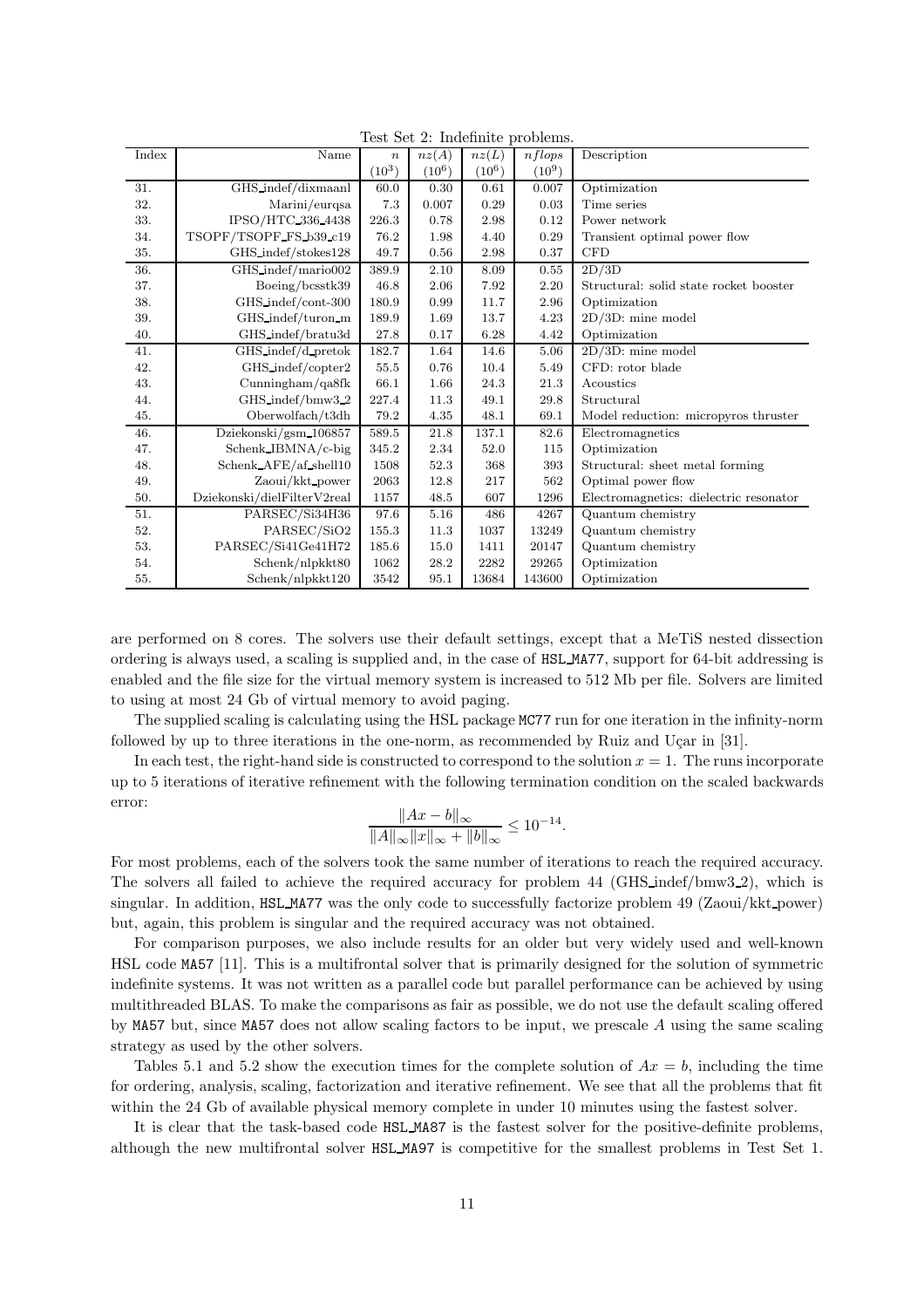Table 5.1: Execution time in seconds for the complete solution of  $Ax = b$  for positive-definite problems (Test Set 1). Times within 5% of the fastest are in bold. - indicates insufficient memory to perform factorization.

| Problem | MA57 | HSL_MA77 | HSL_MA87 | HSL_MA97 |
|---------|------|----------|----------|----------|
| 1.      | 0.75 | 0.85     | 0.41     | 0.42     |
| 2.      | 0.99 | 1.10     | 0.42     | 0.42     |
| 3.      | 1.83 | 1.87     | 0.64     | 0.66     |
| 4.      | 6.11 | 8.17     | 4.58     | 4.62     |
| 5.      | 14.9 | 20.0     | 12.0     | 12.1     |
| 6.      | 5.00 | 5.20     | 1.79     | 1.88     |
| 7.      | 4.55 | 3.99     | 1.73     | 1.99     |
| 8.      | 5.87 | 6.22     | 2.86     | 3.03     |
| 9.      | 5.04 | 4.49     | 1.67     | 1.93     |
| 10.     | 7.84 | 6.21     | 2.29     | 3.39     |
| 11.     | 22.0 | 28.7     | 14.1     | 14.4     |
| 12.     | 9.28 | 8.71     | 3.45     | 3.61     |
| 13.     | 10.5 | 11.1     | 3.59     | 4.10     |
| 14.     | 8.35 | 7.77     | 2.96     | 3.74     |
| 15.     | 16.6 | 17.9     | 6.87     | 7.40     |
| 16.     | 9.97 | 7.31     | 2.65     | 3.54     |
| 17.     | 14.9 | 15.7     | 6.36     | 7.44     |
| 18.     | 23.8 | 23.4     | 10.3     | 11.5     |
| 19.     | 24.0 | 27.9     | 10.6     | 11.8     |
| 20.     | 188. | 132.     | 47.8     | 80.2     |
| 21.     | 228. | 179.     | 81.4     | 101.     |
| 22.     | 266. | 217.     | 49.1     | 111.     |
| 23.     | 230. | 184.     | 79.0     | 97.5     |
| 24.     | 287. | 234.     | 103.     | 119.     |
| 25.     | 327. | 229.     | 114.     | 142.     |
| 26.     | 405. | 260.     | 144.     | 200.     |
| 27.     |      | 382.     | 182.     |          |
| 28.     |      | 638.     | 308.     |          |
| 29.     |      | 1344.    |          |          |
| 30.     |      | 1461.    |          |          |

Table 5.2: Execution time in seconds for the complete solution of  $Ax = b$  for indefinite problems (Test Set 2). Times within 5% of the fastest are in bold. - indicates insufficient memory to perform factorization; † indicates requested accuracy not achieved.

| Problem |       | MA57 HSL_MA77 HSL_MA86 HSL_MA97 |                |                 |
|---------|-------|---------------------------------|----------------|-----------------|
| 31.     | 0.22  | 0.38                            | 0.23           | 0.23            |
| 32.     |       | 0.17                            | 0.16           | 0.11            |
| 33.     | 2.34  | 2.94                            | 2.43           | 2.35            |
| 34.     | 2.20  | 1.75                            | 1.31           | 1.11            |
| 35.     | 0.85  | 0.76                            | 0.46           | 0.44            |
| 36.     | 3.63  | 4.16                            | 2.76           | 2.68            |
| 37.     | 0.82  | 0.87                            | 0.41           | 0.38            |
| 38.     | 6.52  | 4.14                            | 2.10           | 1.89            |
| 39.     | 2.75  | 3.31                            | 2.08           | 2.01            |
| 40.     | 9.68  | 3.00                            | 1.50           | 1.88            |
| 41.     | 4.12  | 3.37                            | 2.04           | 2.00            |
| 42.     | 1.67  | 1.97                            | 0.97           | 0.96            |
| 43.     | 3.58  | 3.47                            | 1.77           | 1.84            |
| 44.     | †9.65 | 10.0                            | $^\dagger 4.6$ | $^\dagger 4.52$ |
| 45.     | 10.3  | 8.67                            | 6.64           | 5.96            |
| 46.     | 29.6  | 25.6                            | 12.8           | 12.8            |
| 47.     | 39.0  | 21.4                            | 9.28           | 13.3            |
| 48.     | 44.7  | 44.4                            | 18.4           | 19.0            |
| 49.     |       | $\mathbf{17916}.$               |                |                 |
| 50.     | 2684. | 478.                            |                | 230.            |
| 51.     | 388.  | 355.                            | 99.7           | 182.            |
| 52.     | 1016. | 853.                            | 276.           |                 |
| 53.     |       | 1342.                           | 416.           |                 |
| 54.     |       | 5277.                           |                |                 |
| 55.     |       |                                 |                |                 |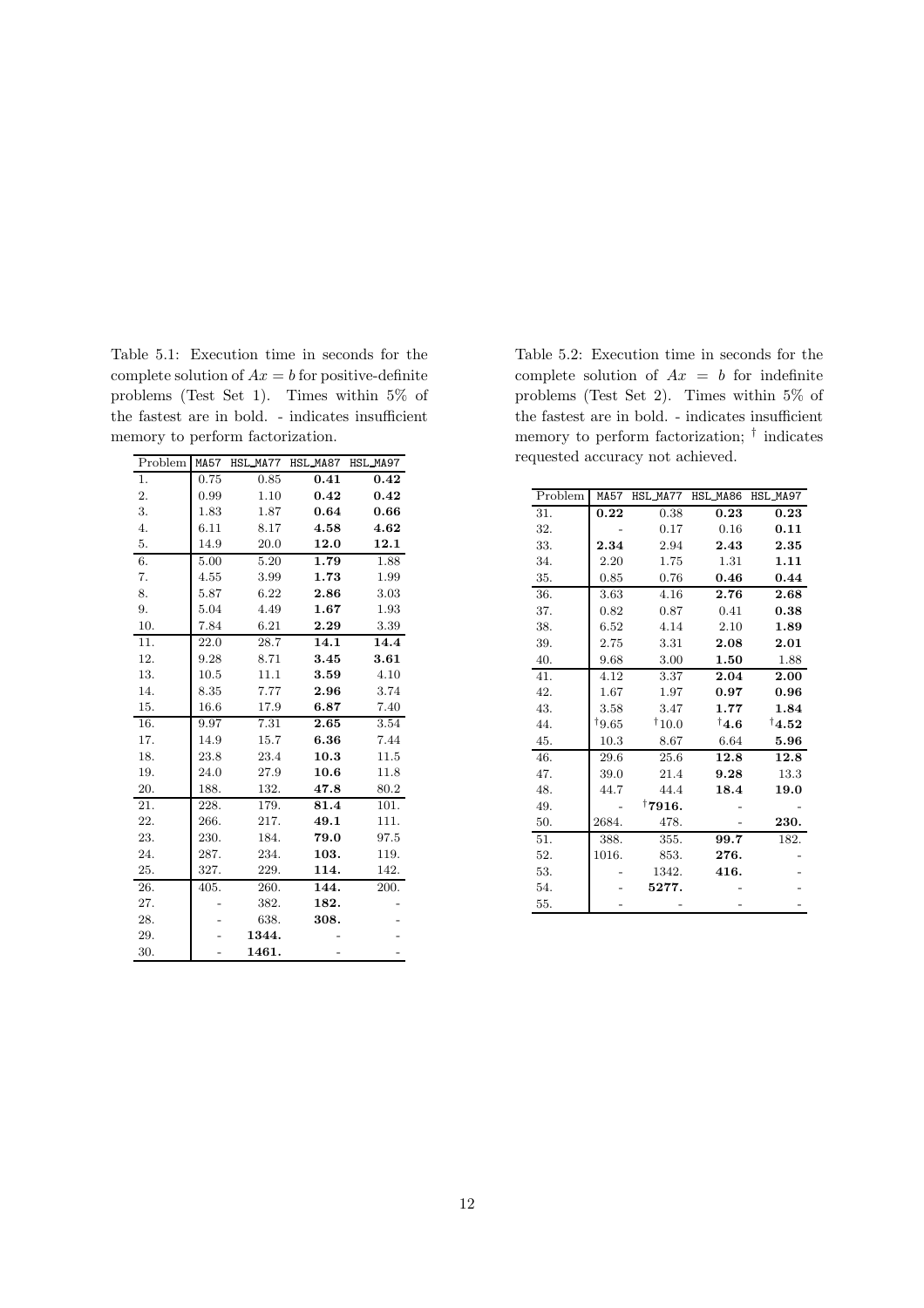The compromises that had to be made in adapting the task-based design to incorporate pivoting in the indefinite case incur overheads. These are significant for the smaller problems in Test Set 2 and, for these problems, HSL MA97 generally outperforms HSL MA86. By comparing the columns for MA57 and HSL MA97, we see that the new multifrontal code offers significant advantages over the older code. We also see that the out-of-code code HSL MA77 is competitive with MA57 (for some problems, the latter is the faster of the two but for other cases, including problems 38, 39 and 47, HSL MA77 significantly outperforms MA57).

If we consider only the in-core codes, the supernodal codes (HSL MA86 and HSL MA87) are able to solve larger problems than the multifrontal codes (MA57 and HSL MA97). This is because they do not maintain significant storage other than the factors, whereas the multifrontal method requires a stack.

All but one of the problems in Test Set 2 is successfully solved by the out-of-core solver HSL MA77. The exception, problem 55 (Schenk/nlpkkt120), is not solved because the largest frontal matrix (which is of order 82,567) does not fit into main memory (it requires approximetaly 32 Gb after allowing for delayed pviots). It would be possible to adapt the dense factorization kernel used by HSL MA77 to overcome this by holding only part of the frontal matrix in memory at any one time. However, while such an adaptation is conceptually straightforward, it would be time-consuming to implement and is beyond the scope of this paper. An alternative strategy to try and limit the amount of main memory required would be to weaken the stability criterion by using a smaller pivot threshold  $u$  with the aim of reducing the number of delayed pivots (the large front is because there is a large number of delayed pivots). The consequences of this would be a less accurate factorization and more steps of iterative refinement (which is costly in the out-of-core case) would be needed to try and restore accuracy. A mixed precision approach could also be used in which the factorization is computed in single precision (requiring less memory) and then double precision accuracy recovered using refinement. This is discussed further in [19].

Figures 5.2 and 5.3 illustrate the slow down of HSL MA97 (bit-compatible) and HSL MA77 (out-of-core) compared to HSL MA86/7. This indicates that the maximum penalty for using the bit-compatible code is just over 50%, with an average slow down of 20–30%. The out-of-core code (which is also bit compatible) is typically 2–3 times slower than the in-core code but note that this overhead is not only because of working out-of-core, it is also the result of the fact that HSL MA77 only exploits node-level parallelism.

Finally, Figures 5.4 and 5.5 show the proportion of time spent in each phase of the multifrontal solver HSL MA97 as a percentage of the total time (the time for the factorise phase includes the time taken for scaling). Ordering represents a significant portion (over 50% in many cases) for all except the largest problem, where the factorize phase dominates. This is due in part to Amdahl's Law because the ordering phase has not been parallelized. While parallel implementations of nested dissection exist, they have historically only been used when the matrix A cannot be stored in the memory of a single node as the quality of ordering produced (and thus the number of operations and time for the subsequent factorize phase) are poorer than the serial implementations. It may be time to re-evaluate this conventional wisdom, at least for problems of medium size.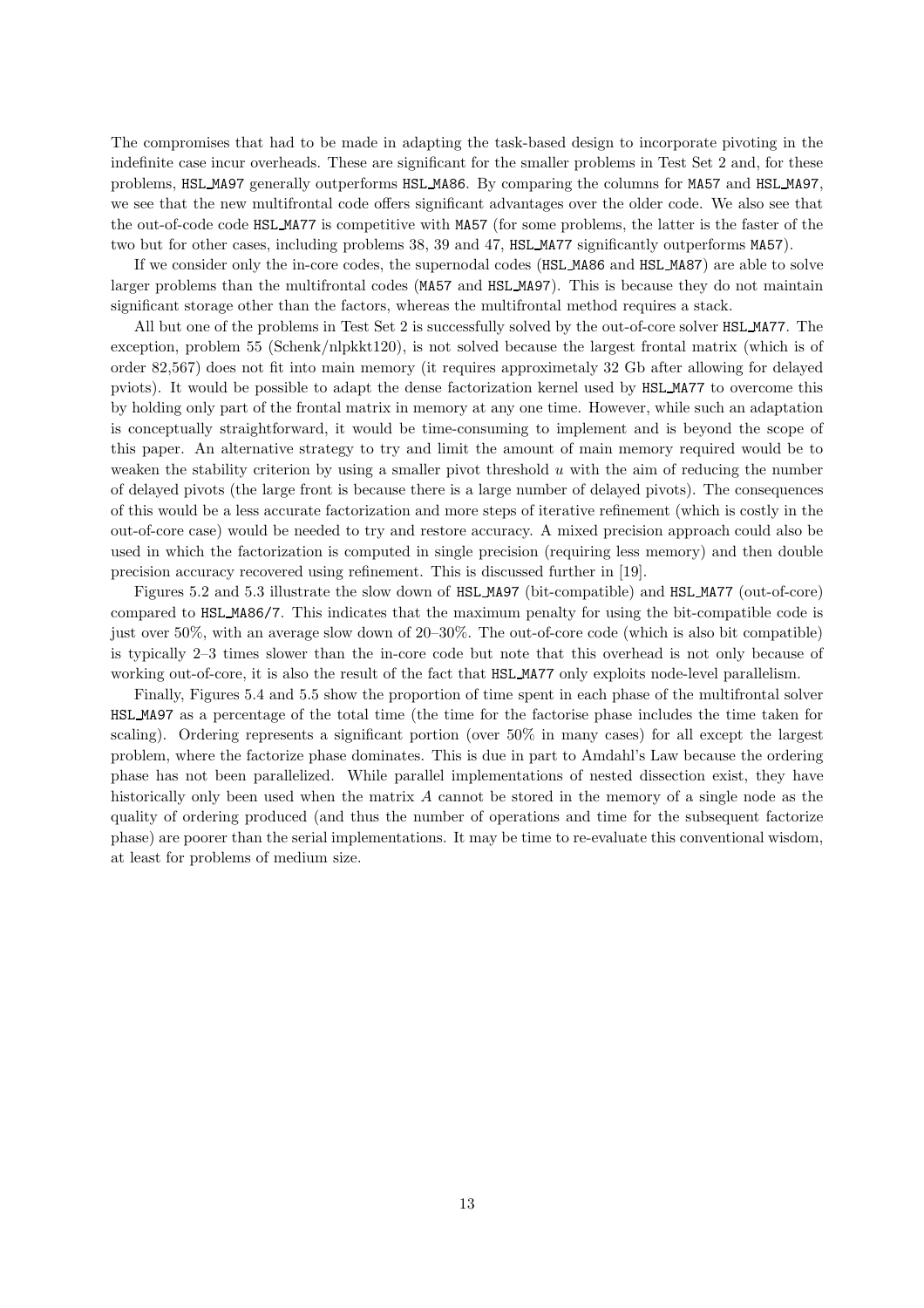Figure 5.2: Comparative slow down for demanding bit-compatibility (HSL MA97) and out-of-core working (HSL MA77) compared with HSL MA87. Positive-definite problems.



Figure 5.3: Comparative slow down for demanding bit-compatibility (HSL MA97) and out-of-core working (HSL MA77) compared with HSL MA86. Points below the line represent speedup. Indefinite problems.

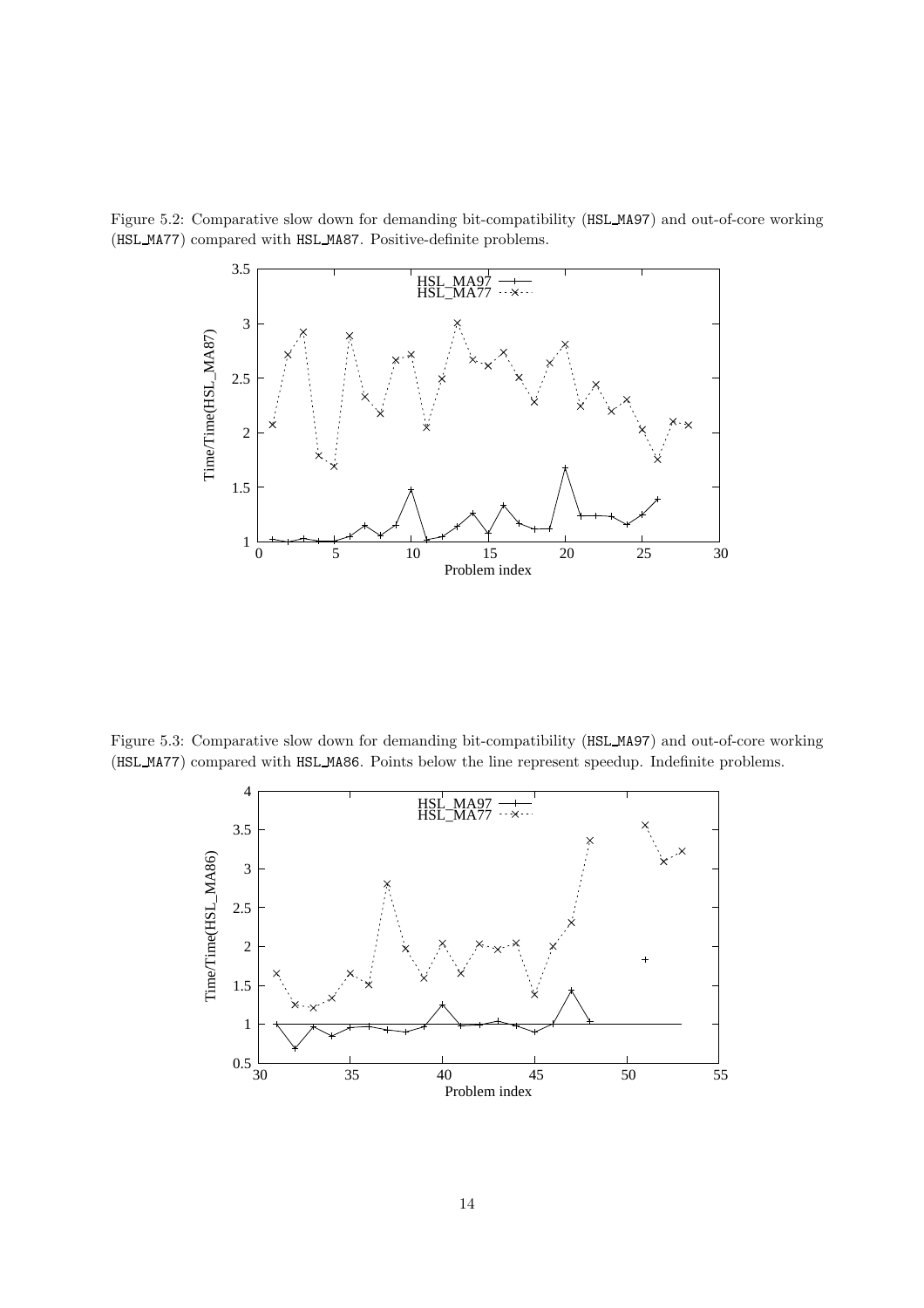Figure 5.4: Cumulative proportions of the time for different phases of HSL MA97 (gaps between curves represent the proportion of the total time spent in that phase). Positive-definite problems.



Figure 5.5: Cumulative proportions of the time for different phases of HSL MA97 (gaps between curves represent the proportion of the total time spent in that phase). Indefinite problems.

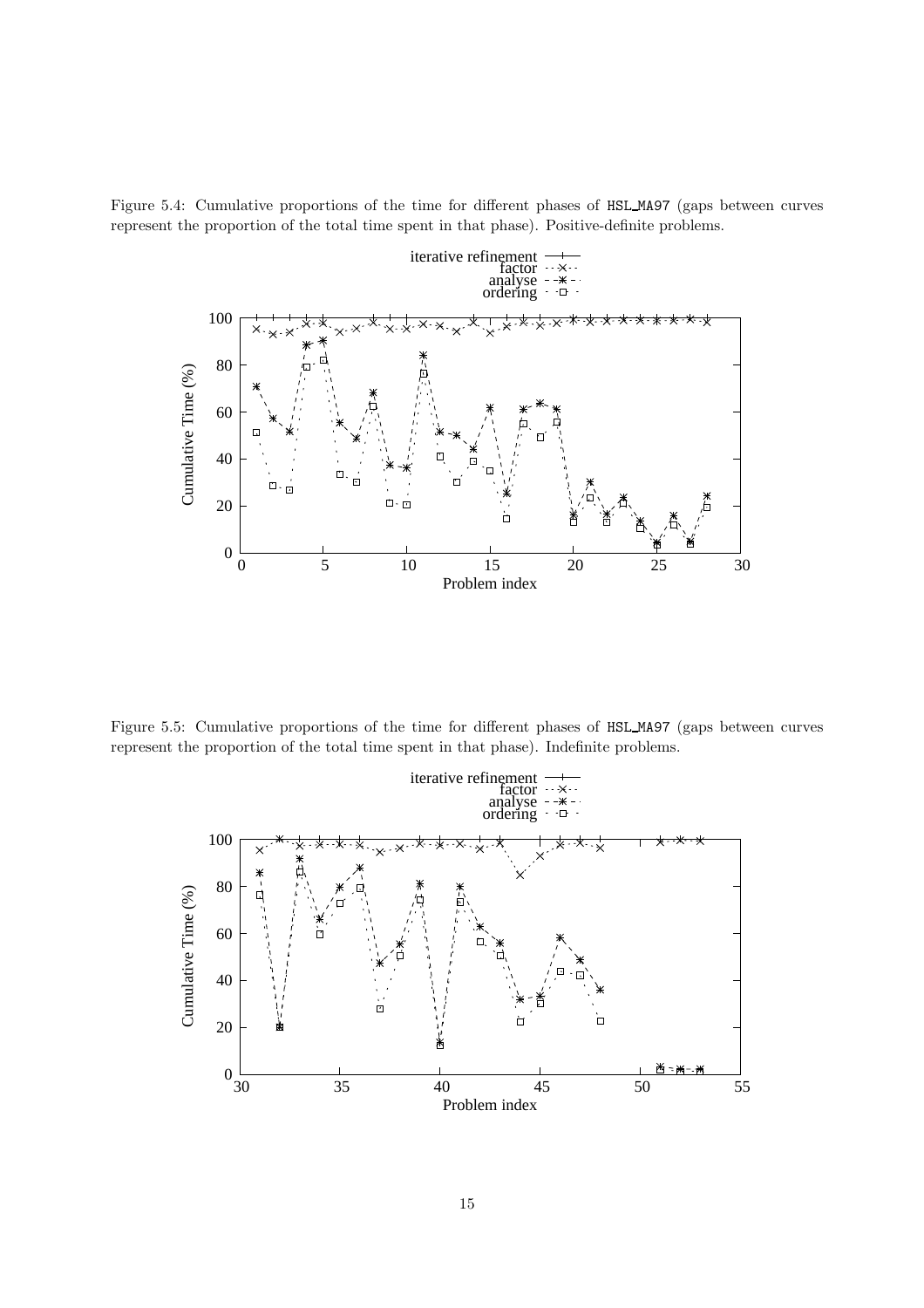# 6 Concluding remarks

The new HSL sparse direct solvers discussed in this paper are written in Fortran 95 and employ OpenMP for parallel implementation. They adhere to the Fortran 95 standard, except that they use allocatable structure components and dummy arguments (which are part Fortran 2003 and supported by all modern Fortran compilers).

While it is beyond the scope of this paper to compare the HSL solvers with other modern direct sparse solvers such as PARDISO [32, 33], MUMPS [3], and WSMP [16], results presented in [21] demonstrate that the performance of the HSL solvers is comparable with these codes. We conclude that the limiting factor on the use of modern sparse direct methods is the available memory for storing the matrix factors. Out-of-core techniques can significantly extend the range of problems that can be tackled and, in our tests, imposed a relatively modest time penalty.

If bit-compatible answers are desired, these can be achieved. With our current codes, the extra cost of bit-compatibility is typically in the range 20–30%.

### Code Availability

Each of the solvers is available as part of the 2011 release of the mathematical software library HSL. All use of HSL requires a licence; licences are available to academics without charge for individual research and teaching purposes. Details of how to obtain a licence and the solvers are available at www.hsl.rl.ac.uk or by email to hsl@stfc.ac.uk.

#### Acknowledgements

We would like to thank our colleagues Iain Duff and John Reid of the Rutherford Appleton Laboratory for many helpful discussions on sparse solvers and software development, and John in particular for his role as a co-author of HSL\_MA77 and HSL\_MA87 and for invaluable advice on Fortran. We gratefully thank Anshul Gupta of IBM for some of the large test matrices.

# References

- [1] P. AMESTOY, T. DAVIS, AND I. DUFF, An approximate minimum degree ordering algorithm, SIAM J. on Matrix Analysis and Applications, 17 (1996), pp. 886–905.
- [2]  $\_\_\_\_\$  Algorithm 837: AMD, an approximate minimum degree ordering algorithm, ACM Trans. Mathematical Software, 30 (2004), pp. 381–388.
- [3] P. AMESTOY, I. DUFF, J.-Y. L'EXCELLENT, AND J. KOSTER, A fully asynchronous multifrontal solver using distributed dynamic scheduling, SIAM J. on Matrix Analysis and Applications, 23 (2001), pp. 15–41.
- [4] E. Anderson, Z. Bai, C. Bischof, S. Blackford, J. Demmel, J. Dongarra, J. Du Croz, A. Greenbaum, S. Hammarling, A. McKenney, and D. Sorensen, LAPACK Users' Guide, Society for Industrial and Applied Mathematics, Philadelphia, PA, third ed., 1999.
- [5] A. BUTTARI, J. DONGARRA, J. KURZAK, J. LANGOU, P. LUSZCZEK, AND S. TOMOV, The impact of multicore on math software, in Proceedings of Workshop on State-of-the-Art in Scientific and Parallel Computing (PARA'06), 2006.
- [6] A. BUTTARI, J. LANGOU, J. KURZAK, AND J. DONGARRA, A class of parallel tiled linear algebra algorithms for multicore architectures, Technical Report UT-CS-07-600, ICL, 2007. Also LAPACK Working Note 191.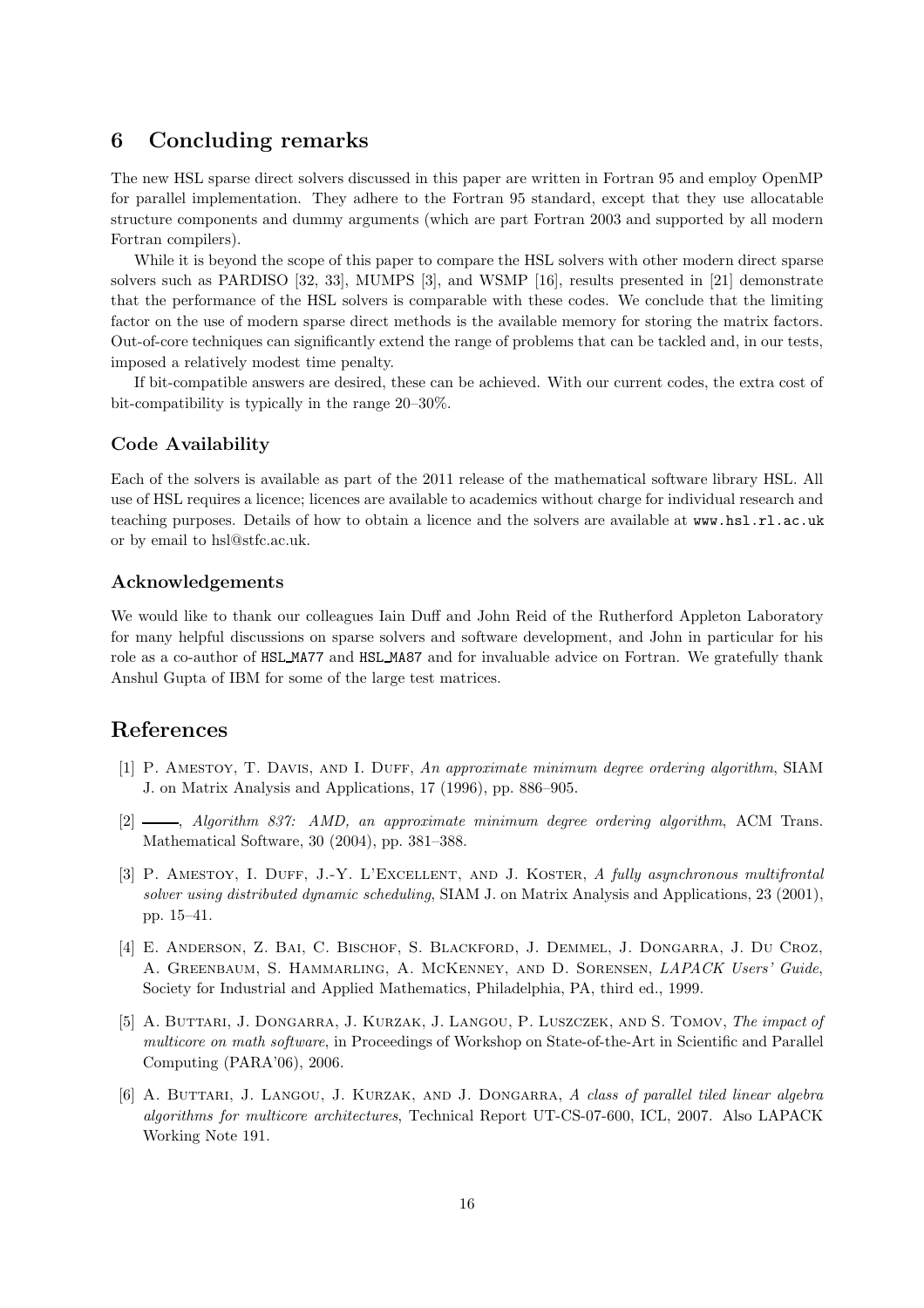- [7] T. Davis and Y. Hu, The University of Florida Sparse Matrix Collection, ACM Trans. Mathematical Software, 38 (2011). Article 1, 25 pages.
- [8] J. DONGARRA, J. D. CROZ, S. HAMMARLING, AND I. S. DUFF, A set of level 3 basic linear algebra subprograms, ACM Trans. Mathematical Software, 16 (1990), pp. 1–17.
- [9] I. DUFF AND J. REID, The multifrontal solution of indefinite sparse symmetric linear systems, ACM Trans. Mathematical Software, 9 (1983), pp. 302–325.
- [10] I. DUFF AND J. SCOTT, Towards an automatic ordering for a symmetric sparse direct solver, Technical Report RAL-TR-2006-001, Rutherford Appleton Laboratory, 2005.
- [11] I. S. DUFF, MA57– a new code for the solution of sparse symmetric definite and indefinite systems, ACM Trans. Mathematical Software, 30 (2004), pp. 118–154.
- [12] I. S. DUFF, N. I. M. GOULD, J. K. REID, J. A. SCOTT, AND K. TURNER, Factorization of sparse symmetric indefinite matrices, IMA Journal of Numerical Analysis, 11 (1991), pp. 181–2044.
- [13] A. GEORGE, Nested dissection of a regular finite-element mesh, SIAM J. on Numerical Analysis, 10 (1973), pp. 345–363.
- [14] G. GOLUB AND C. VAN LOAN, *Matrix Computations*, The Johns Hopkins University Press, third ed., October 1996.
- [15] N. GOULD AND J. SCOTT, A numerical evaluation of HSL packages for the direct solution of large sparse, symmetric linear systems of equations, ACM Trans. Mathematical Software, 30 (2004), pp. 300–325.
- [16] A. GUPTA, M. JOSHI, AND V. KUMAR, WSMP: A high-performance serial and parallel sparse linear solver, Technical Report RC 22038 (98932), IBM T.J. Watson Research Center, 2001. http://www.cs.umn.edu/∼agupta/doc/wssmp-paper.ps.
- [17] J. Hogg, J. REID, AND J. SCOTT, Design of a multicore sparse Cholesky factorization using DAGs, SIAM J. on Scientific Computing, 32 (2010), pp. 3627–3649.
- [18] J. Hogg AND J. SCOTT, The effects of scalings on the performance of a sparse symmetric indefinite solver, Technical Report RAL-TR-2008-007, Rutherford Appleton Laboratory, 2008.
- [19]  $\_\_\_\_\$  A fast and robust mixed precision solver for the solution of sparse symmetric linear systems, ACM Trans. Mathematical Software, 37 (2010). Article 17, 24 pages.
- [20] , An indefinite sparse direct solver for large problems on multicore machines, Technical Report RAL-TR-2010-011, Rutherford Appleton Laboratory, 2010.
- [21]  $\_\_\_\_\$ , HSL\_MA97: a bit-compatible multifrontal code for sparse symmetric systems, Technical Report RAL-TR-2011-024, Rutherford Appleton Laboratory, 2011.
- [22] HSL, A collection of Fortran codes for large-scale scientific computation, 2011. http://www.hsl.rl.ac.uk/.
- [23] G. KARYPIS AND V. KUMAR, *METIS: A software package for partitioning unstructured graphs*, partitioning meshes and computing fill-reducing orderings of sparse matrices - version  $4.0$ , 1998. http://www-users.cs.umn.edu/ karypis/metis/.
- $[24]$  , A fast and high quality multilevel scheme for partitioning irregular graphs, SIAM J. on Scientific Computing, 20 (1999), pp. 359–392.